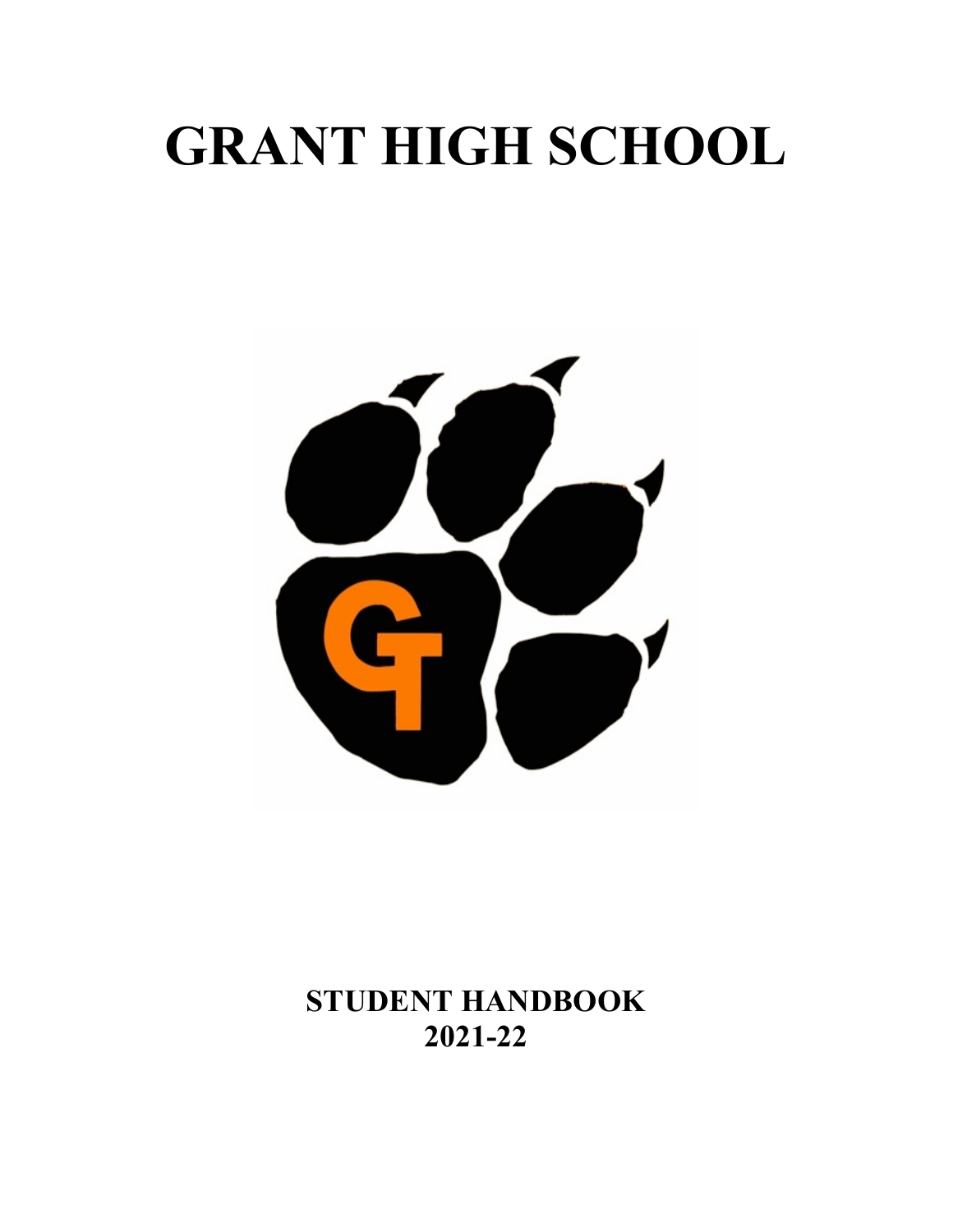#### TABLE OF CONTENTS

| PAGE 3  | <b>ELASTIC CAUSE</b><br><b>FERPA</b>                                      |
|---------|---------------------------------------------------------------------------|
|         | <b>FAPE (FREE AND APPROPRIATE PUBLIC EDUCATION)</b>                       |
| PAGE 4  | <b>ENROLLMENT REGULATIONS</b>                                             |
|         | <b>STUDENT LOAD</b>                                                       |
|         | <b>OUTSIDE CREDITS</b>                                                    |
|         | FOREIGN EXHANGE STUDENT POLICY                                            |
|         | <b>SCHEDULE CHANGES</b>                                                   |
| PAGE 5  | <b>SCHOOL HEALTH INFORMATION</b>                                          |
|         | HEALTHFUL SCHOOL ENVIRONMENT                                              |
|         | WHEN TO KEEP STUDENTS HOME                                                |
|         | SPECIAL MEDICAL NEEDS                                                     |
|         | <b>EMERGENCY INFORMATON</b>                                               |
|         | <b>MEDICATIONS NOTE</b>                                                   |
| PAGE 6  | <b>IMMUNIZATIONS</b>                                                      |
|         | <b>SPORTS PHYSICALS</b>                                                   |
| PAGE 7  | <b>ACADEMICS</b>                                                          |
|         | MICHIGAN HIGH SCHOOL REQUIREMENTS<br><b>DUAL ENROLLMENT/EARLY COLLEGE</b> |
| PAGE 8  | DUAL ENROLLMENT REGULATIONS AND GUIDELINES                                |
| PAGE 9  | NEWAYGO COUNTY CAREER-TECH CENTER                                         |
|         | NEWAYGO COUNTY CAREER-TECH PROGRAMS                                       |
|         | <b>LEARNING CENTER</b>                                                    |
|         | <b>ACADEMIC LETTER</b>                                                    |
|         | STUDENT OF THE MONTH                                                      |
| PAGE 10 | ALL ABOUT GRADES                                                          |
|         | <b>REPORT CARDS</b>                                                       |
|         | <b>INCOMPLETES</b>                                                        |
| PAGE 11 | REQUIREMENTS FOR GRADUATION                                               |
|         | <b>GRADUATION AWARDS</b>                                                  |
|         | <b>CAPS AND GOWNS</b>                                                     |
|         | <b>GRADUATION CEREMONY</b>                                                |
| PAGE 12 | <b>GRADUATION PRACTICE INSTRUCTIONS</b>                                   |
|         | <b>HOMEWORK POLICY</b>                                                    |
|         | <b>INDEPENDENT STUDY</b>                                                  |
| PAGE 13 | <b>ATTENDANCE POLICY</b>                                                  |
|         | <b>ATTENDANCE</b>                                                         |
|         | <b>UNEXCUSED TARDINESS</b>                                                |
| PAGE 14 | <b>SEMESTER EXAMS</b>                                                     |
|         | <b>AGE OF MAJORITY</b>                                                    |
| PAGE 15 | <b>STUDENT ACTIVITIES</b>                                                 |
|         | <b>ART CLUB</b>                                                           |
|         | CENTRAL STATE ACTIVITIES ASSOCIATION                                      |
|         | CHESS CLUB                                                                |
|         | <b>DANCES</b>                                                             |
|         | <b>FFA</b>                                                                |
|         | <b>FOREIGN LANGUAGE CLUB</b>                                              |
| PAGE 16 | <b>GEA SCHOLARSHIP</b>                                                    |
|         | <b>JUNIOR-SENIOR PROM</b>                                                 |
|         | NATIONAL HONOR SOCIETY                                                    |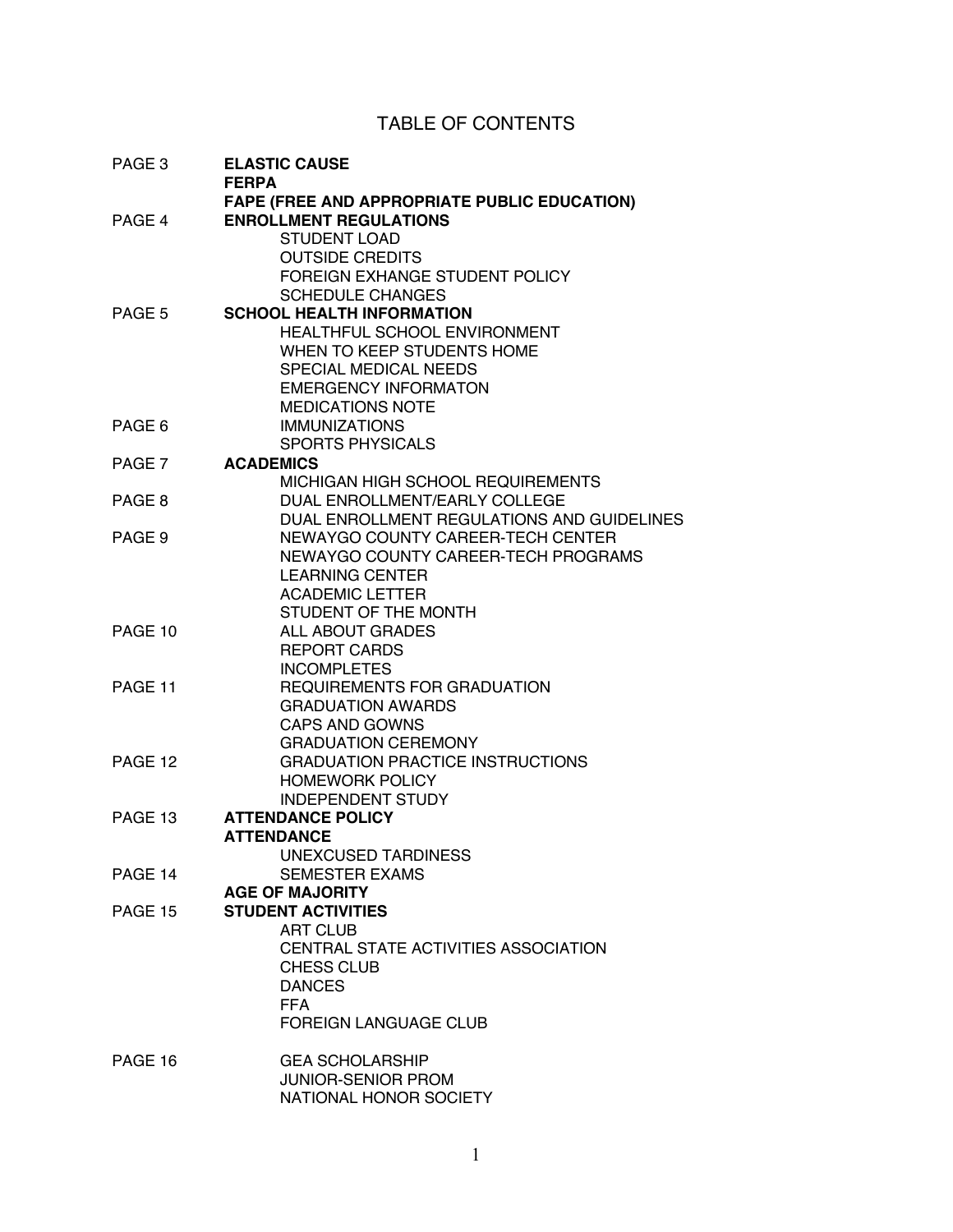|                   | <b>QUIZ BOWL</b>                                           |
|-------------------|------------------------------------------------------------|
|                   | SIDELINE CHEER                                             |
|                   | SCHOOL SPONSORED FIELD TRIPS/ACTIVITIES                    |
|                   |                                                            |
| PAGE 17           | <b>SKI CLUB</b>                                            |
|                   | <b>STUDENT COUNCIL</b>                                     |
|                   | <b>THEATRICS</b>                                           |
| PAGE 18           | <b>ACTIVITIES ELIGIBILITY</b>                              |
| <b>PAGE 19-25</b> | <b>STUDENT RESPONSIBILITIES</b>                            |
|                   | <b>&amp; DISCIPLINE PLAN</b>                               |
| PAGE 25           | <b>DUE PROCESS RIGHTS</b>                                  |
| PAGE 26           | HONOR CODE - ACADEMIC MISCONDUCT                           |
|                   | <b>TOBACCO, DRUGS AND ALCOHOL</b>                          |
|                   | DRUGS OR ALCOHOL                                           |
| PAGE 27           | SALE OF ILLEGAL SUBSTANCES OR LOOK-A-LIKES                 |
|                   | USE OF BREATH-TEST INSTRUMENTS<br><b>DANGEROUS WEAPONS</b> |
|                   | POSSESSION OF A WEAPON                                     |
| PAGE 28           | USE OF AN OBJECT AS A WEAPON                               |
|                   | <b>OTHER EXPECTATIONS DEFINED</b>                          |
|                   | <b>ASSEMBLIES</b>                                          |
| PAGE 29           | <b>CAREER-TECH CENTER</b>                                  |
|                   | DRESS CODE                                                 |
| PAGE 30           | <b>DRILLS - FIRE/TORNADO/LOCK DOWN</b>                     |
|                   | <b>ELECTRONIC DEVICES</b>                                  |
|                   | <b>GANG POLICY</b>                                         |
| PAGE 31           | <b>GROSS MISCONDUCT</b>                                    |
|                   | <b>LOCKERS</b>                                             |
|                   | <b>LUNCH PERIOD</b>                                        |
|                   | <b>MEDIA CENTER</b>                                        |
|                   | PERSISTENT DISOBEDIENCE                                    |
| PAGE 32           | PUBLIC DISPLAY OF AFFECTION                                |
|                   | ANTI-HARASSMENT/BULLYING                                   |
|                   | SEXUAL/GENDER/ETHNIC/RELIGIOUS/DISABILITY                  |
|                   | <b>HARASSMENT</b>                                          |
| PAGE 33           | SEARCH                                                     |
|                   | STUDENTS LEAVING THE BUILDING                              |
|                   | VANDALISM TO THE SCHOOL                                    |
|                   | <b>VISITORS</b>                                            |
| PAGE 34           | <b>STUDENT DRIVING</b>                                     |
|                   | PARKING LOT                                                |
| PAGE 35           | <b>TRANSPORTATION DISCIPLINARY PLAN</b>                    |
|                   | <b>PURPOSE</b>                                             |
|                   | <b>DISCIPLINARY STEPS</b>                                  |
| PAGE 36-38        | <b>APPENDIX - ACCEPTABLE IPAD USE AGREEMENT</b>            |
| PAGE 39           | <b>APPENDIX - PBIS EXPECTATIONS MATRIX</b>                 |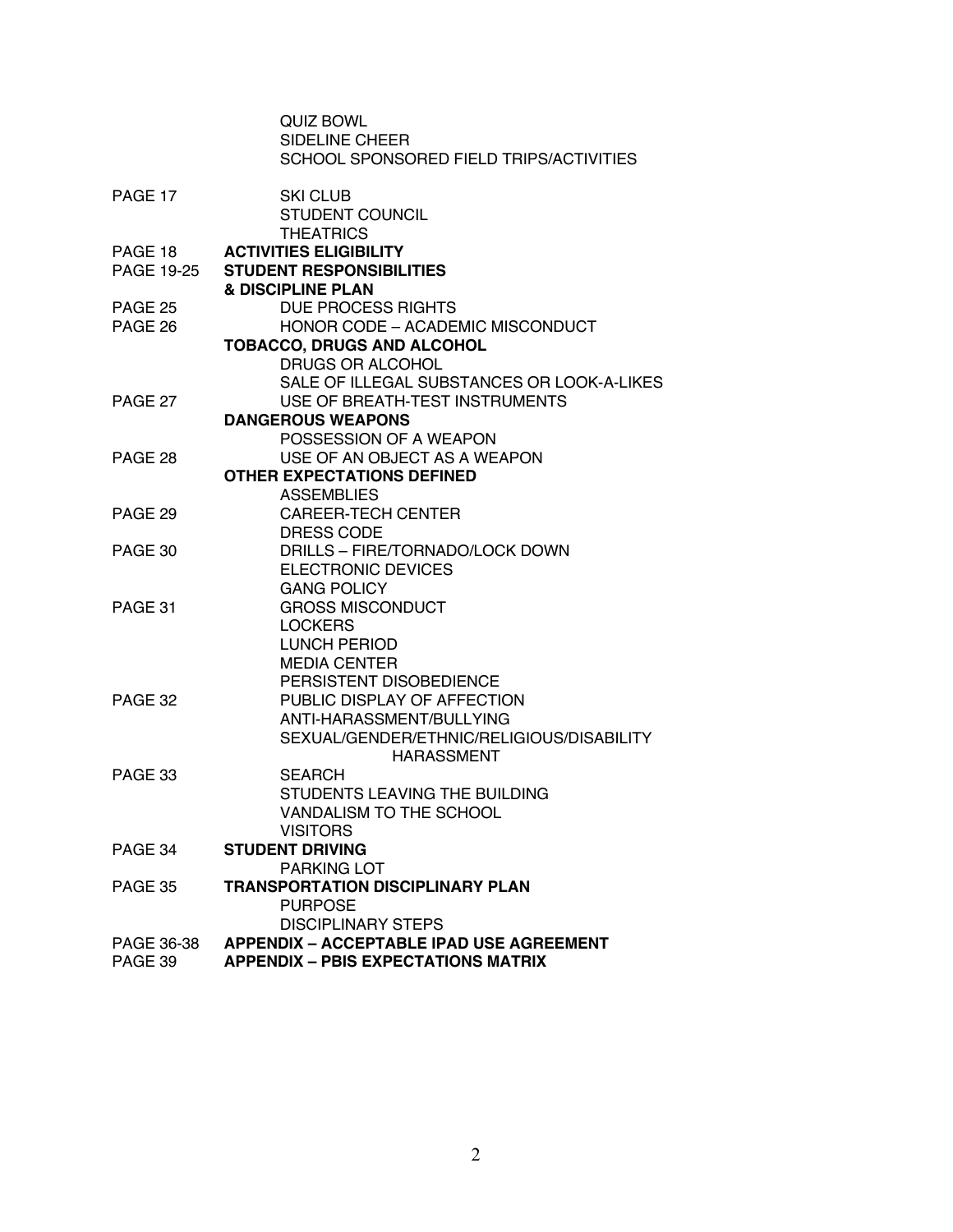# **ELASTIC CLAUSE**

The administration of Grant High School reserves the right to amend any provision in this handbook which it deems to be in the best interest of the educational process. Furthermore, the principal retains the right to issue penalties for acts of discipline not specifically stated herein and to alter any penalties, as he considers necessary. You have rights as students. You have the right to be treated as a responsible adult and with respect by your classmates and your instructors.

### **FERPA**

Federal laws require local educational agencies (LEAs) receiving assistance under the Elementary and Secondary Education Act of 1965 (ESEA) to provide military recruiters, upon request, with three directory information categories—name, address and telephone listing— unless parents have advised the LEA that they do not want their student's information disclosed without their prior written consent.

# **FAPE (Free Appropriate Public Education)**

Section 504 of the *Rehabilitation Act of 1973* protects the rights of individuals with disabilities in programs and activities that receive federal funds. Section 504 provides that: "No otherwise qualified individual with a disability in the United States . . . shall, solely by reason of her or his disability, be excluded from the participation in, be denied the benefits of, or be subjected to discrimination under any program or activity receiving Federal financial assistance . . ." 1

The U.S. Department of Education (ED) enforces Section 504 in programs and activities that receive funds from ED. Recipients of these funds include public school districts, institutions of higher education, and other state and local education agencies. ED has published a regulation implementing Section 504 (34 C.F.R. Part 104) and maintains an Office for Civil Rights (OCR), with 12 enforcement offices and a headquarters office in Washington, D.C., to enforce Section 504 and other civil rights laws that pertain to recipients of funds.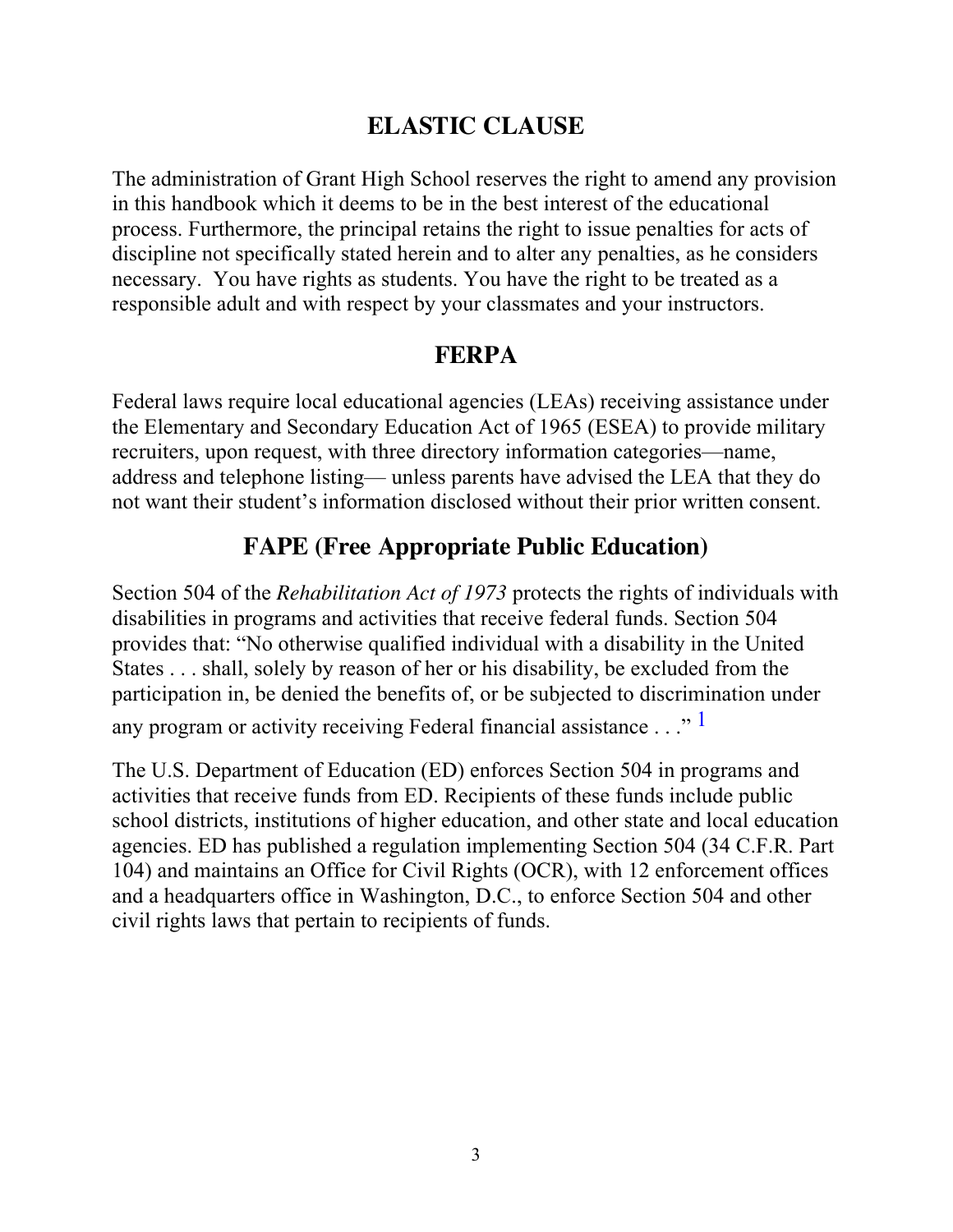# **ENROLLMENT REGULATIONS**

### STUDENT LOAD

All students are required to have a full load of classes.

# OUTSIDE CREDITS

- A. Credit will not be accepted from high school completion programs unless the following conditions are met. 1. If the student is eighteen (18) and/or out of school for one full year. 2. Students that want to take night school to pick up a class, for enrichment, non-credit, may do so with prior approval from the principal.
- B. Students who fall behind earning credits towards graduation will have the opportunity to enroll in a credit recovery program (APEX). Costs and time will be determined.
- C. Home School Students: Students that are home schooled must provide written proof from the accredited institution of credit in order to receive high school credit. Otherwise they must take the course final exam.

# FOREIGN EXCHANGE STUDENT POLICY

Foreign exchange students are welcome to attend Grant High School with the following guidelines:

- 1. They need to have an adequate mastery of the English language.
- 2. Adequate records must be provided.
- 3. Upon completion of the year they will receive a certificate of completion.
- 4. They will not be included in the official class rankings, nor considered for Valedictorian or Salutatorian.

# SCHEDULE CHANGES

Students may not drop a class or change classes without permission of their parent, principal, and counselor. Classes will not be changed after the first full week of the school year. The principal may approve unique circumstances.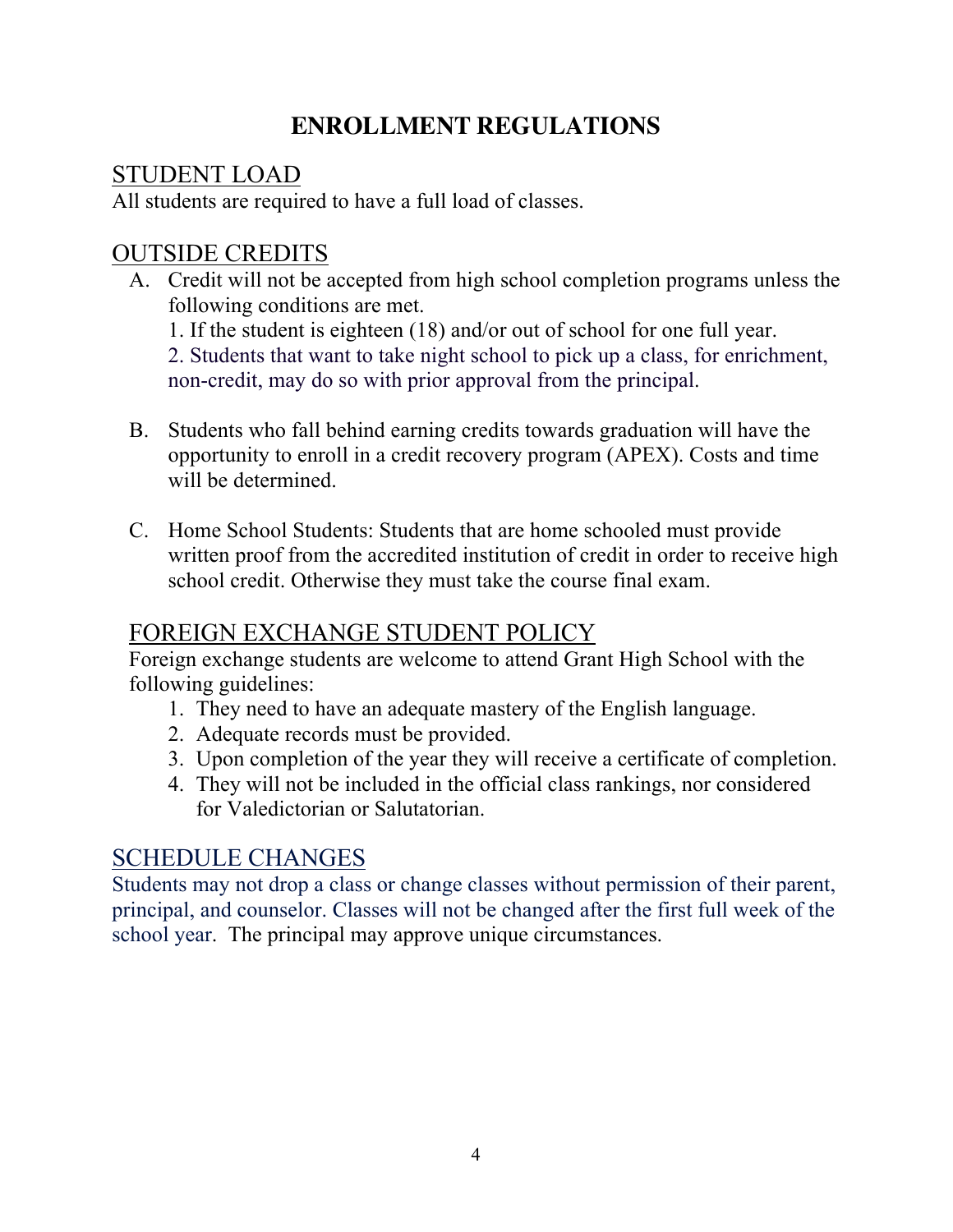# **SCHOOL HEALTH INFORMATION**

# HEALTHFUL SCHOOL ENVIRONMENT

A safe and healthy school environment influences students and staff well-being. To the best of their ability, the administrators and teachers will follow the Safe School Plan and all other guidelines provided by the Health Department to promote a safe learning environment and support the student's physical and mental health.

# WHEN TO KEEP STUDENTS HOME

State regulations indicate that superintendents, principals, and teachers of any school shall exclude from school any student having a communicable disease. The school's function is NOT to diagnose illness, but to exclude children purely on the basis of symptoms. Cooperate with your school and local health department. Prevent exposure that may occur in the school, on the bus or on the school grounds by keeping your child at home if he/she shows signs of illness. Check with your doctor for diagnosis, treatment, and the proper time for returning to school. Please send a note when your student returns explaining the reason for the absence.

# SPECIAL MEDICAL NEEDS

The school personnel: nurse, teachers, office staff, bus drivers, and school aides that are involved with your students must be aware of any medical condition your child(ren) may have. Our goal is for students to be safe and comfortable while in school.

# EMERGENCY INFORMATION

Please keep the school posted on all current phone numbers (home, cell and work). If you do not have a phone, please supply us with the phone number of someone who could reach you in case of an emergency or if your child becomes ill.

# MEDICATIONS NOTE

Although approved personnel can give medication(s) at school, it is best that all medication be given at home before and/or after school. All medication must be brought to school by parent/guardian, in the original bottle, with proper labeling. A medication permission form must be signed and given to the office staff along with the medicine. Any prescription medication not registered with the office may result in a suspension.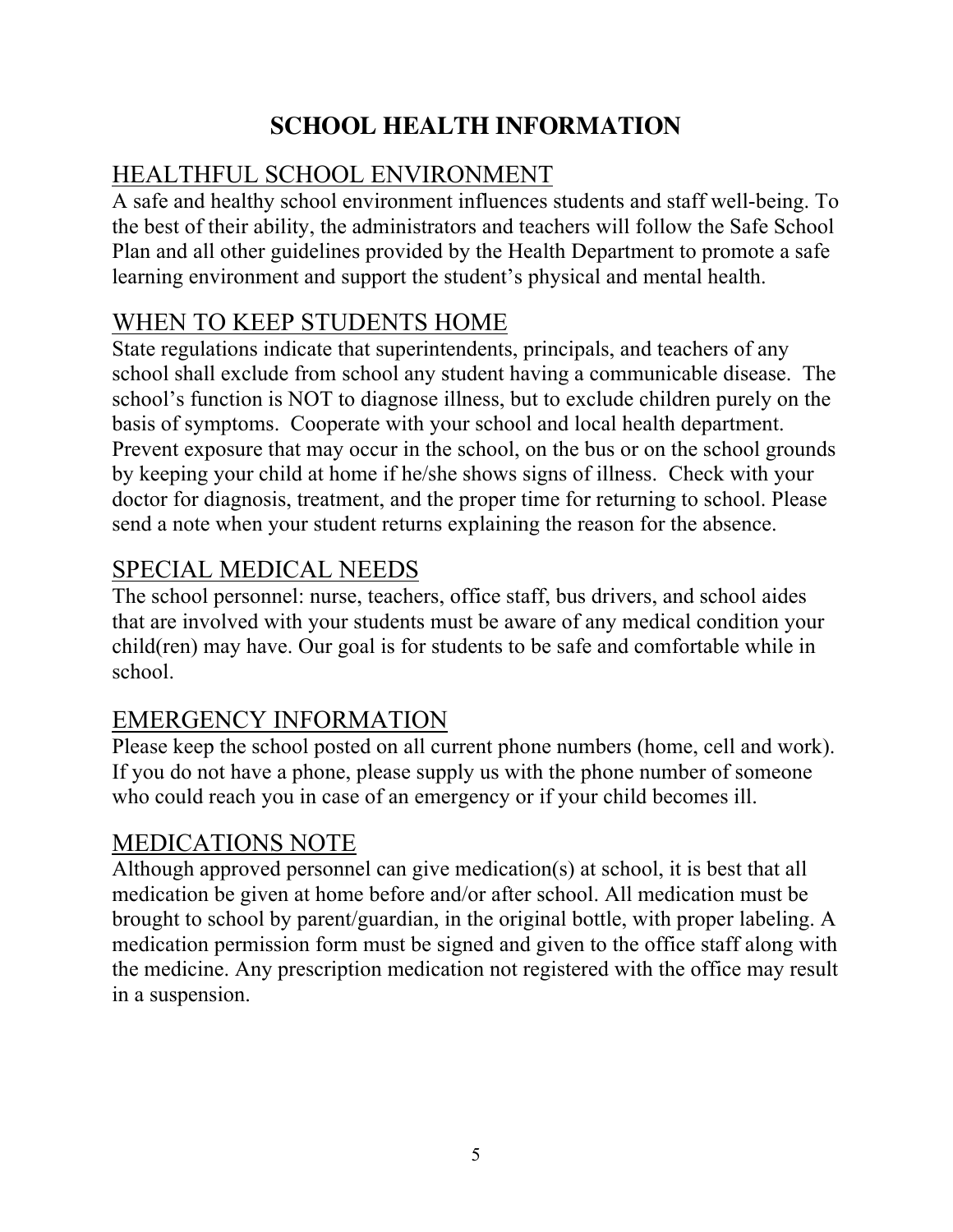### IMMUNIZATIONS

Any student new to the school system, according to state law, must show proof of immunizations and be current with today's standards to remain in school. Records are reviewed on admission and parents are notified of updates needed. Any questions can be directed to the school nurse. You may call any building and leave a message to have the nurse contact you. Immunizations can be updated at the health department or your private physician.

### SPORTS PHYSICALS

Sports physicals are offered at the end of each school year to prepare for the following year's sports calendar. They are for athletes' grades 7-12, competing in interscholastic sports. Information will be posted at school and sent home with interested students in May. IF YOU HAD A PHYSICAL FOR THE 2019-20 SCHOOL YEAR, THE COMPLETED MHSAA HEALTH QUESTIONNAIRE IS PERMISSIBLE TO COMPETE DURING THE 2020-21 SCHOOL YEAR.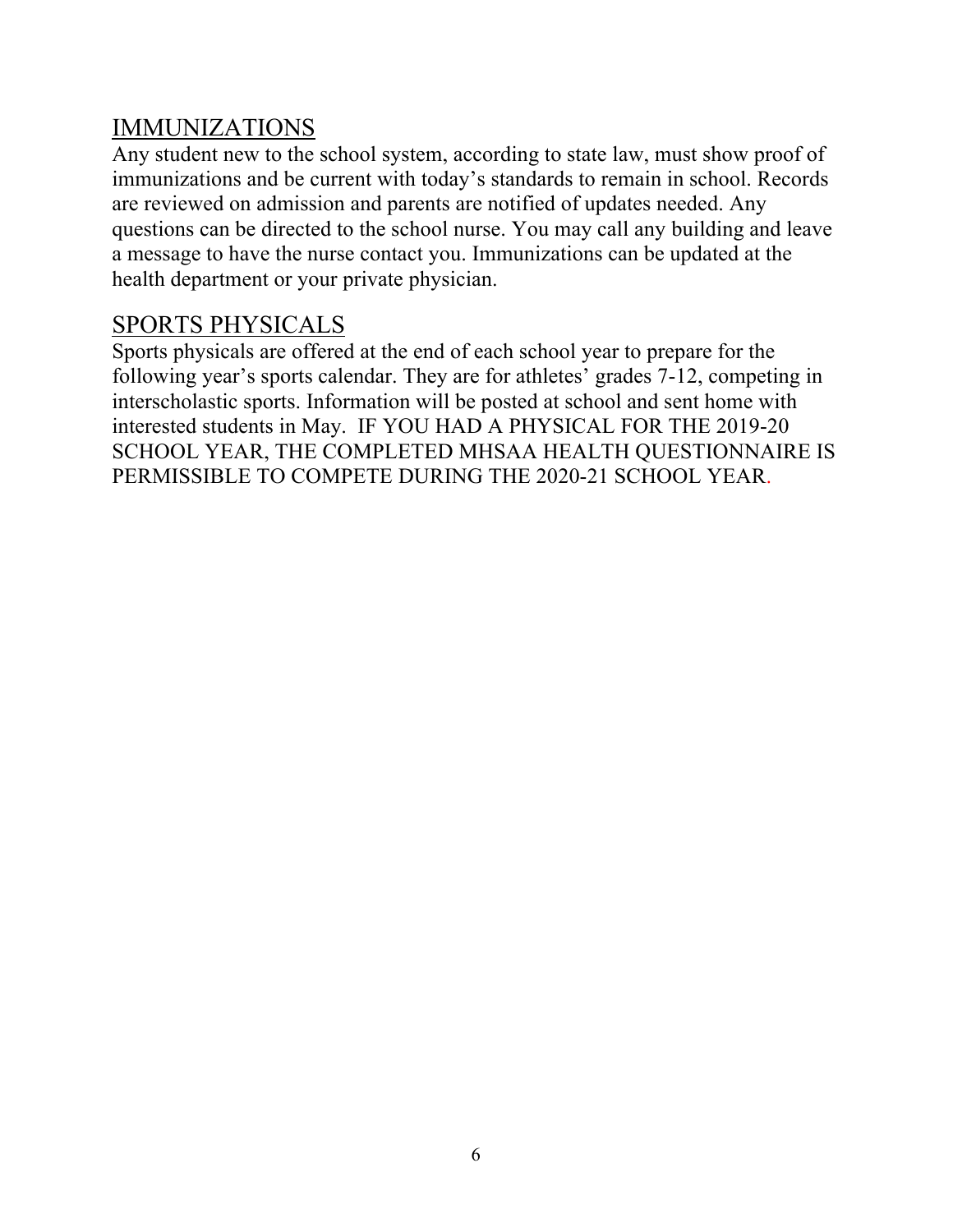## **ACADEMICS**

|                            | <b>MICHIGAN HIGH SCHOOL GRADUATION REQUIREMENTS</b>                                                                                                                                                          |
|----------------------------|--------------------------------------------------------------------------------------------------------------------------------------------------------------------------------------------------------------|
| English:                   | 4 credits are required. These will be upper level English<br>classes, English 9, 10, 11, and 12. (Yearbook does not<br>meet the requirement)                                                                 |
| Math:                      | 4 credits are required. Algebra I, Geometry, Algebra II,<br>plus another senior math, preferably Trigonometry or AP<br>Statistics or Calculus.                                                               |
| Science:                   | 3 credits are required. 4 credits strongly recommended.<br>Environmental Science, Biology, Chemistry Concepts,<br>Chemistry or Physics, plus another Science credit, such<br>as Honors Chemistry or Anatomy. |
| Social Studies:            | 3 credits required. U. S. History; World<br>History/Geography; Government/Economics                                                                                                                          |
| Foreign Language:          | 2 credits required in the same language or 1 credit in plus<br>a credit of Visual Applied Arts or Career Tech Center.                                                                                        |
| Fine Arts:                 | 1 credit required. Recommended Two (2) or more<br>This credit can be met by taking any of the following<br>classes: Art, Band, Choir or Performing Arts.                                                     |
| Health:                    | 1/2 credit is required.                                                                                                                                                                                      |
| <b>Physical Education:</b> | $1/2$ credit is required.                                                                                                                                                                                    |

Grant High School requires 21 credits to graduate. The remainder of the student's credits should be filled with electives and advanced courses relating to the student's IDP. It is also recommended that students check with the college/university of their choosing regarding entrance requirements. Many students will elect to take college dual enrollment classes during their junior and senior year.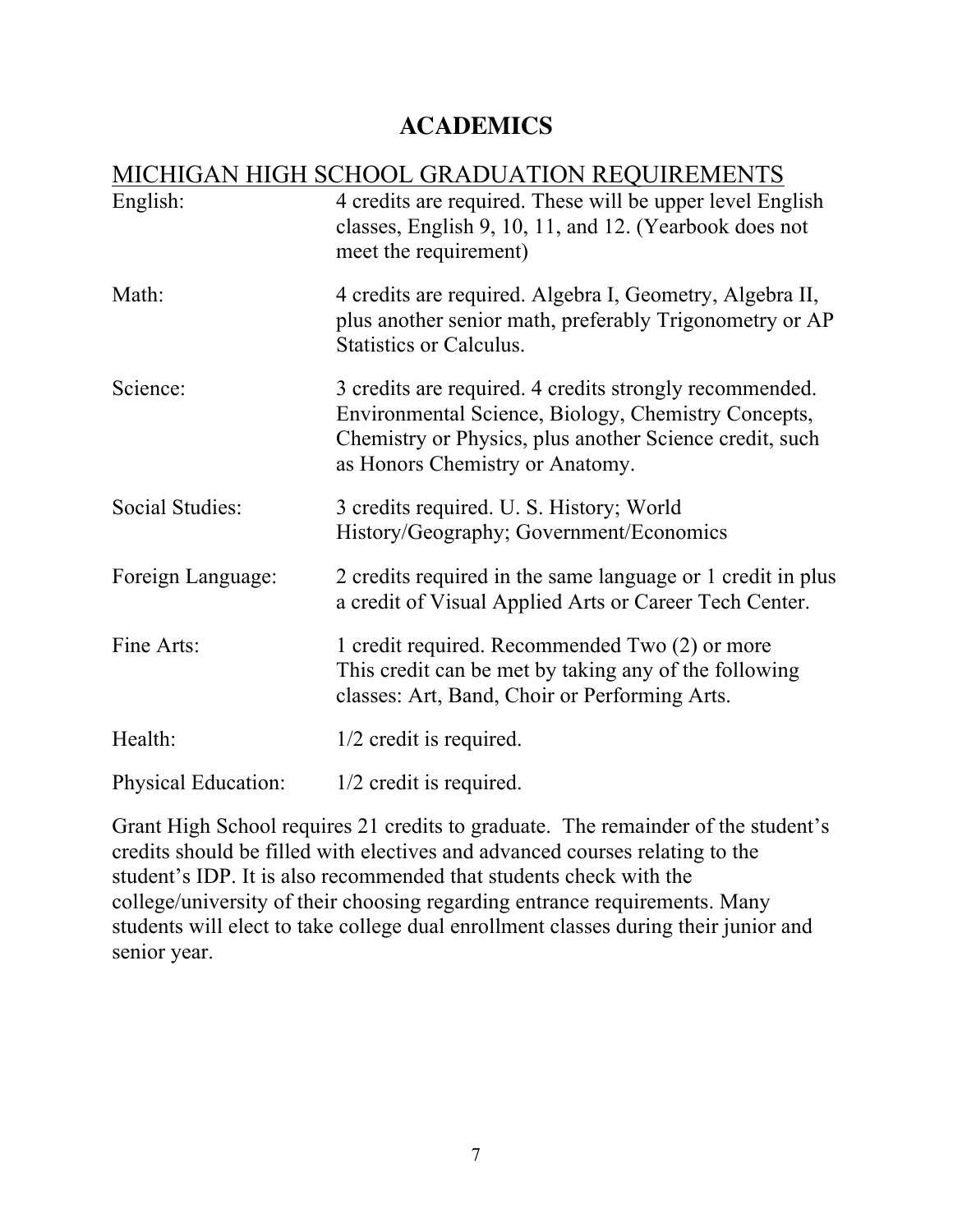# DUAL ENROLLMENT/EARLY COLLEGE

Public Act 160 requires school districts to use state school aid funds to pay college tuition and fees for high school students in grades 9-12 who chose to attend a Michigan public or private degree-granting postsecondary institution, under certain conditions. SEE YOUR GUIDANCE COUNSELOR IF INTERESTED IN ENROLLING.

# DUAL ENROLLMENT REGULATIONS AND GUIDELINES

- 1. Students must be in grades 9-12.
- 2. Students MUST test the spring to dual enroll in the fall, unless they have previously earned their endorsements.
- 3. Students must be, and stay, in line to meet all graduation requirements.
- 4. A student has to be enrolled in at least one class at Grant High School.
- 5. The total number of classes enrolled each semester must be at least five.
- 6 Students are expected to spend two hours of studying for each hour they are in the college class.
- 7 For a college class to be eligible it must not be offered at Grant High School and it cannot be one of the following types of classes: hobby craft, recreation, physical education, Theology, Divinity, or religious education.
- 8. Students may enroll for high school credit or college credit or both. Students may also determine what type of grade they will receive: credit/no credit or a letter grade. This decision must be made before the first class and cannot be changed.
- 9. If the student plans to play sports in college, dual enrollment classes should be taken for a letter grade in order to meet the National Collegiate Athletic Association Clearinghouse requirements.
- 10. Grant Public Schools will pay all or a percentage of tuition and required course fee based on state guidelines. If the student does not complete the class they (student and/or parent) will be expected to pay for the cost of the class.
- 11. Grant Public Schools will NOT pay for transportation, parking costs, and student activity fees.
- 12. All final grades must be submitted to Grant Public School for verification purposes.
- 13. The total number of dual enrollment classes that can be taken is 10.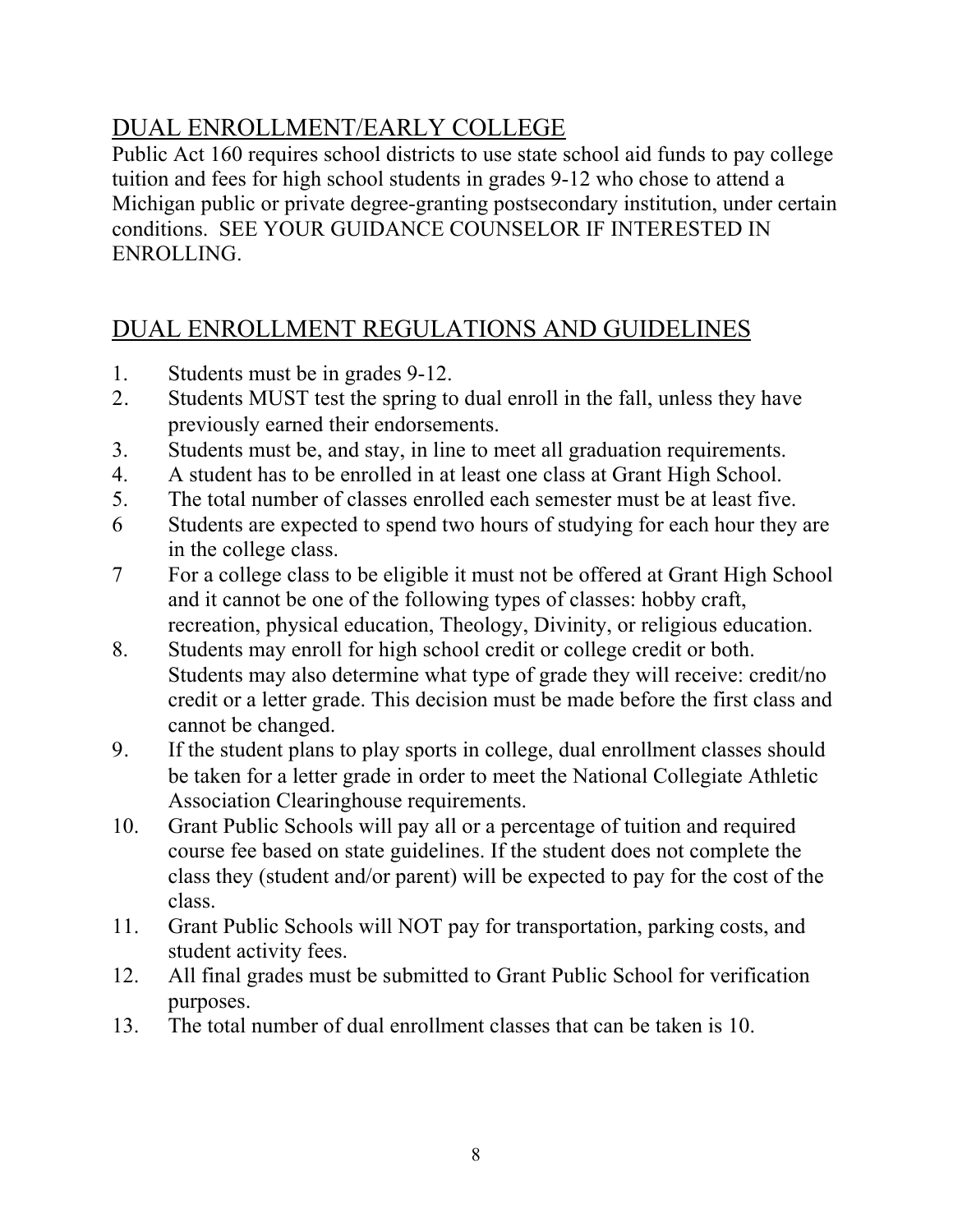# NEWAYGO COUNTY CAREER-TECH CENTER

3 to 6 credits may be earned. These are classes taken at the Career Tech Center. The remainder of the student's schedule should be filled with required MMC classes toward graduation requirements.

# NEWAYGO COUNTY CAREER TECH CENTER PROGRAMS

Graphic Communications Culinary Arts Business Applied Technology CISCO Networking Academy Agriscience Construction Trades Automotive Technician (Electrical/Brakes) Welding Heavy Equipment Technician Mechanical Engineering Cosmetology Health Science Criminal Justice Early Childhood Education

### LEARNING CENTER

Students that are deficient in credits or have discipline issues may be assigned the daytime Learning Center or Night Time Program.

### ACADEMIC LETTER

Grant High School has an Academic Letter program. To attain the letter a student must carry a non-accumulative 3.0 grade average and carry 4 out of 5 academic classes or a pre-approved program (Dual Enrollment). Classes that are an extension of knowledge from our present curriculum will be considered academic. Example: calculus, research biology.

The awards ceremonies will take place in the fall and spring.

- 1. First Year winners will receive a Certificate
- 2. Second year a Chenille Letter
- 3. Third Year a Pin
- 4. Fourth Year a Plaque.

# STUDENT OF THE MONTH

Each month a student or students (s) will be selected as Student(s) of the Month. Our GHS staff accomplishes the selection process. The Students receiving the honor will receive:

- 1. Certificate of achievement
- 2. Lunch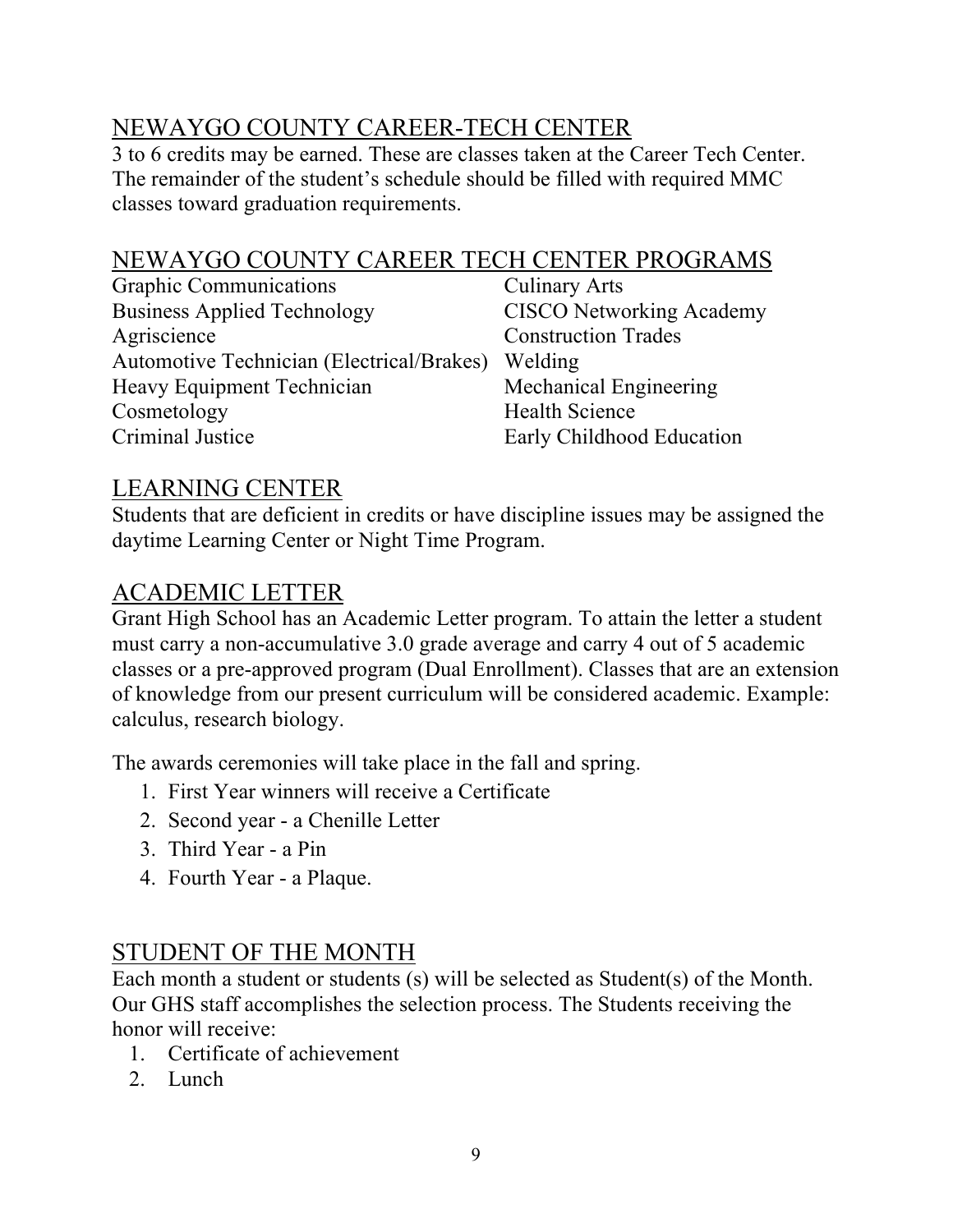### ALL ABOUT GRADES

Your final grade in any course may include a plus (+) or minus (-). EXCEPTIONS BEING THERE IS NO  $A +$ . Grade points are calculated for each letter grade in the following manner:

| A                  | 4.0     |
|--------------------|---------|
| $A-$               | 3.7     |
| $B+$               | 3.3     |
| B                  | 3.0     |
| $B-$               | 2.7     |
| $C+$               | 2.3     |
| $\overline{\rm C}$ | 2.0     |
| $C-$               | 1.7     |
| $D+$               | 1.3     |
| D                  | $1.0\,$ |
| $D-$               | 0.7     |
| F                  | 0       |
| NC                 | 0       |

Grade point averages are determined by finding the numerical average of all grades. Courses taken for credit (CR) only are not included for GPA. If you have any questions, please see a counselor.

#### REPORT CARDS

An attempt will be made to issue report cards the Saturday following each semester.

### INCOMPLETES

Two weeks following the semester, any "I" indicating an Incomplete grade for semester exams or final grades will automatically become an "F", unless prior approval from the principal.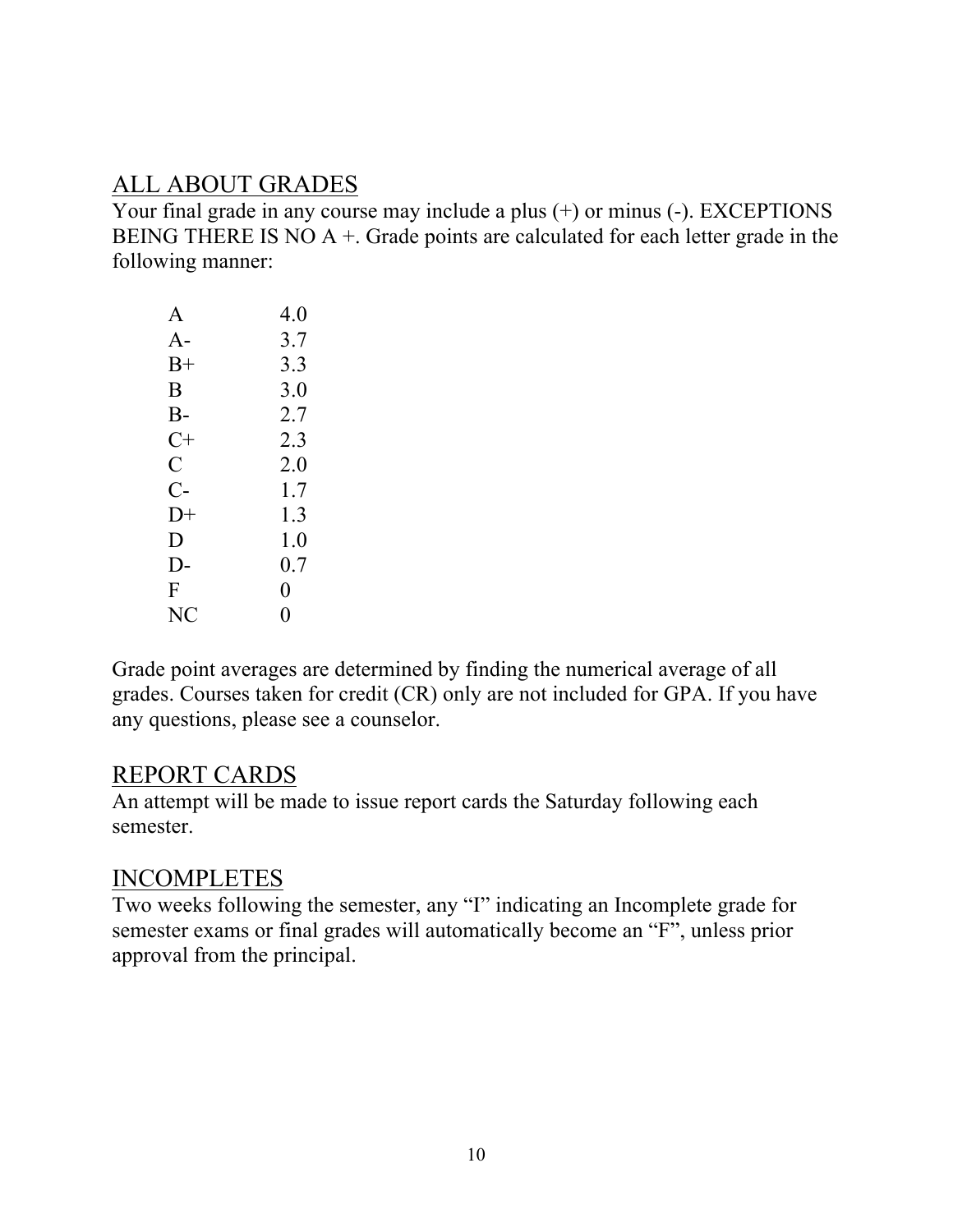# REQUIREMENTS FOR GRADUATION

- 1. All students graduating from Grant High School shall earn 21 credits. Onehalf credit is given for each class passed for the semester.
- 2. A diploma will not be issued to a student who has been in attendance at Grant High for less than one semester.
- 3. The last semester of attendance must be at Grant H.S.
- 4. Each student will be required to have a full schedule each year.
- 5. Each student will be in good standing (all bills paid, all materials and books accounted for, etc.) to be eligible to graduate.

# GRADUATION AWARDS

In order to be considered as part of the top ten, valedictorian or salutatorian, a student must attend Grant High School a minimum of one full academic year.

# CAPS AND GOWNS

Gowns will normally be ordered in October or November. Each senior must pay for his or her own cap and gown. Cap and gown money will be returned to those seniors not qualifying to participate in graduation. Caps shall not be decorated for the ceremony.

# GRADUATION CEREMONY

- 1. Graduation ceremony is a privilege for any graduating senior who has met all academic requirements and is in good standing. Students enrolled in the nighttime program may participate in the ceremony with their cohort provided all graduation requirements are met.
- 2. Caps and gowns are required to take part in the graduation activities. The high school principal and the class officers will establish the program for graduation. You should check your status prior to ordering your cap and gown.
- 3. All students graduating from Grant High School shall have 2 semesters of attendance in high school programs. (GRADES 9-12)
- 4. Students will not be allowed to participate in the graduation ceremony unless all credits are completed at the time of senior exams.
- 5. Student that have completed 40 hours of Community Service, which can start after completing their  $8<sup>th</sup>$  grade year, will wear a cord during the ceremony. Additionally, students completing 60 hours will receive two cords.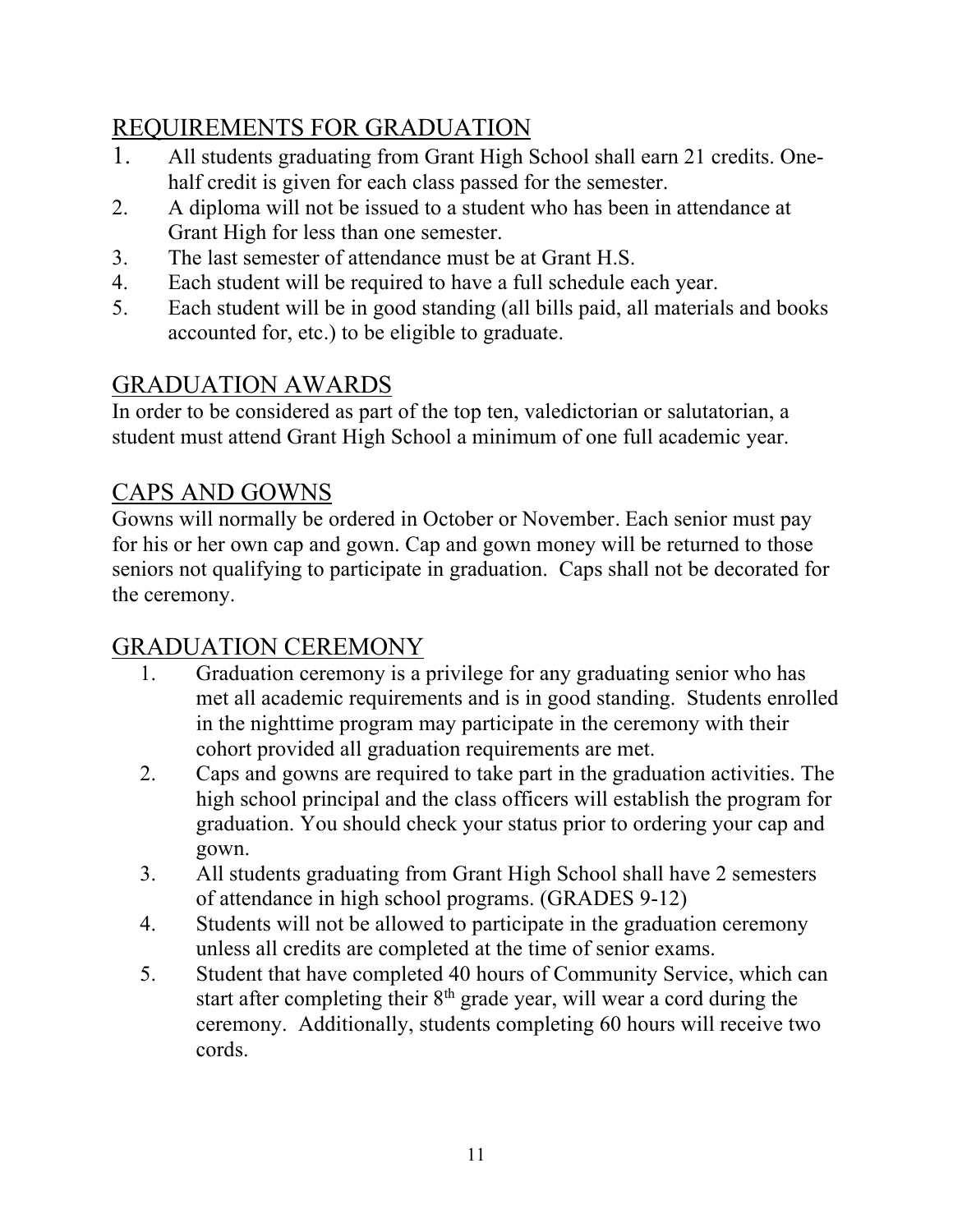# GRADUATION PRACTICE INSTRUCTIONS

Seniors will be expected to be present at all graduation practices. A senior student's obligation to attend school will end the day the principal says is their last day. Senior students attending the Career Tech Center must complete their obligations there as per their policy. The following guidelines apply to all graduation practices.

- 1. Be on time.
- 2. Be at all scheduled practices. In case of an emergency or illness you or your parent must call the principal.

# HOMEWORK POLICY

Classroom teachers will assign homework, group and individual projects, various in-class and out-of-class assignments, each being important to student progress and understanding of academic materials. Due to individual circumstances, students may, from time to time, be unable to meet a deadline for an assignment. Depending on individual circumstances, teachers may allow students additional time to complete late assignments.

Teachers will return evaluated assignments. Teachers may assign partial credit for late work. Teachers may assign less than 100% credit of the evaluated score for late assignments. Students will be given one day for each excused day of absence to make up missed work.

### INDEPENDENT STUDY

Independent Study in any course is open to SENIORS only. Seniors who take Independent Study must have a "B" average in the subject area in which the Independent Study is taken and must have instructor and principal approval.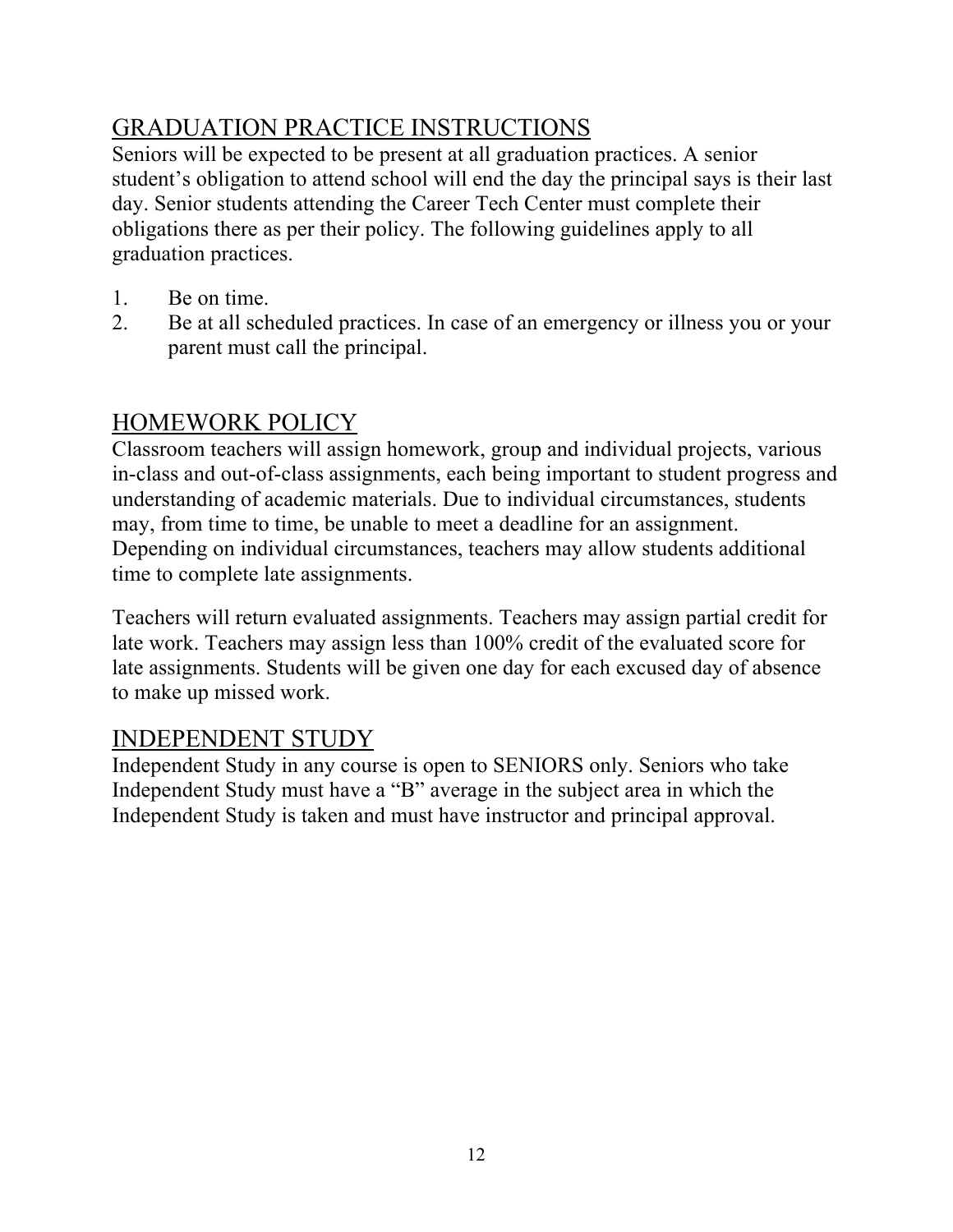# **ATTENDANCE POLICY**

An excused absence is primarily for absences due to illness. Also, excused are emergencies within the family and medical or dental appointments that cannot be scheduled at any other time. If at all possible, bring your note or appointment card to the office prior to the appointment. When a student is absent, the parent/guardian should send a note to school upon the students' return within 2 weeks. If documentation is not received with 2 weeks, the absence is unexcused unless prior arrangement has been made. A student will be marked absent if he/she enters the classroom more than ten minutes late. Follow the COVID-19 safety plan by checking your symptoms and temperature.

### **ATTENDANCE**

According to Section 380.1561 of the General School Laws of the State of Michigan, parents or guardians of children between the ages of six (6) and eighteen (18) years are required to see that their children are in attendance the entire school year and such attendance shall be continuous. Not only does Michigan State law require children between six (6) and eighteen (18) to attend school on a regular basis, but we also believe it is very important for you to be here every day.

- A. IN SCHOOL SUSPENSION WILL NOT BE INCLUDED TOWARD TOTAL ABSENCES. Does count as an absence for exams.
- B. If you arrive late, or must leave early, you must:
	- 1. Bring a note or your parent must call the office.
	- 2. Sign in and out at the office.

Students that are absent from school due to illness are **not allowed to attend after school functions including athletic contests (home or away)**. Pupils having contagious or infectious diseases and conditions will be excluded from school.

### UNEXCUSED TARDINESS

The teacher for the first three offenses will handle tardiness. Further tardiness will result in the student being referred to the principal or assistant principal for disciplinary action. Three  $(3)$  tardies = one absence.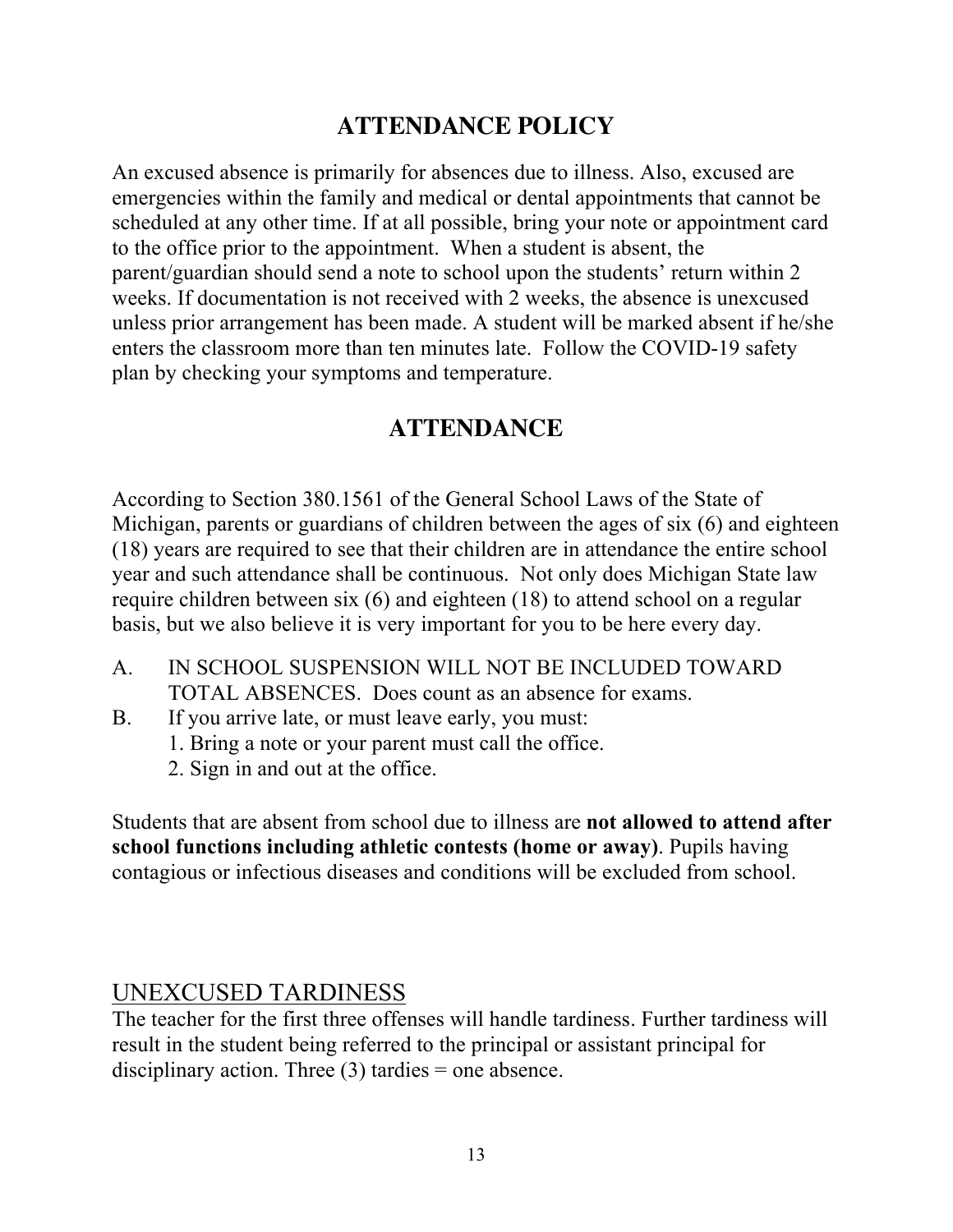### SEMESTER EXAMS

In the event we have semester exams, all students will be expected to take them. This change is to encourage students to stay home when they feel sick and to help prevent possible spread of illness.

# **AGE OF MAJORITY**

The administration of Grant is fully aware of the Age of Majority Law, which gives an eighteen (18) year old greater freedoms and responsibilities. We must, however, still be committed to the process of equal treatment and application of our rules and regulations to all students, regardless of their age.

With the following exceptions, the students' rules and regulations, as set forth in this handbook, will continue to apply to all students. **Students' eighteen years old, living alone and financially independent may:**

- 1. Have the same privileges as parents in relation to their own personal records.
- 2. Represent themselves during disciplinary conferences.
- 3. Be in receipt of their own report card.
- 4. Excuse themselves for absence from school with permission from an Administrator.

However, eighteen-year-old students must sign the "Legal Age Record" form in the principal's office, prior to the granting of any of the aforementioned privileges.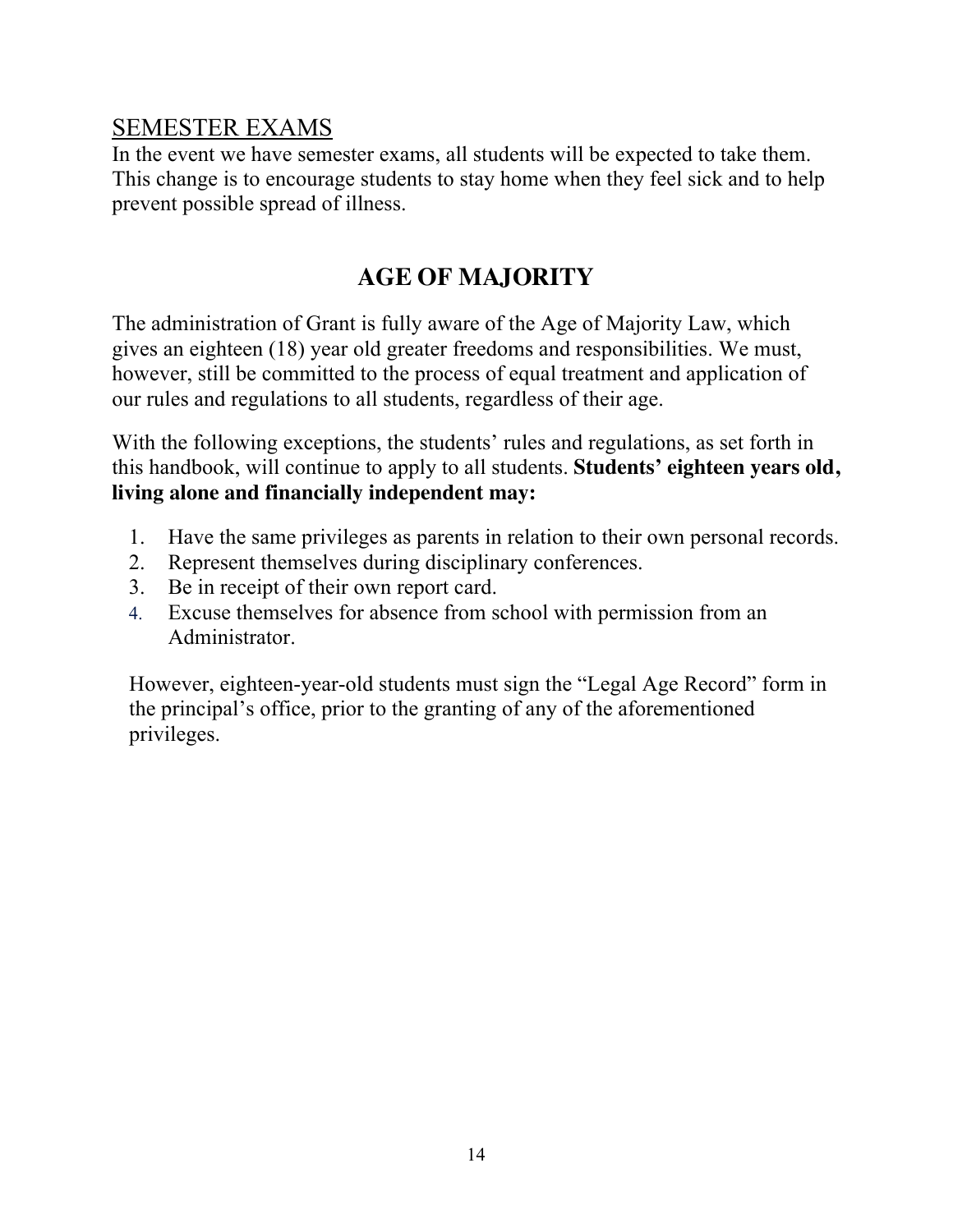# **STUDENT ACTIVITIES**

# ART CLUB

Any student of Grant High who is currently taking Art or has completed one year of Art is qualified for full membership in the Art Club. One of the main purposes of the Art Club is to provide students with the opportunity to make use of the Art facilities of Grant High School above and beyond those provided by regular class instruction in order to further their Art education.

# CENTRAL STATE ACTIVITIES ASSOCIATION (CSAA)

Grant High School is a member of the conference which includes: Big Rapids, Fremont, Hesperia, Holton, Howard City Tri-County, Kent City, Lakeview, Morley Stanwood, Newaygo, Reed City, Remus Chippewa Hills, Stanton Central Montcalm and White Cloud. The Grant Tigers participate in the following sports: baseball, basketball, cross country, football, softball, soccer, tennis, track, volleyball, and wrestling.

### CHESS CLUB

Team members practice throughout the school year and compete against other schools during the winter.

### **DANCES**

Middle school students are NOT allowed to attend any high school dances.

### FFA

Membership to the FFA is open to all students enrolled in an Agri-Science class at the Newaygo County Career-Tech Center. The primary aim of the FFA is to provide opportunities for students in leadership, citizenship, and scholarship development. Monthly meetings are held where projects and activities are discussed.

# FOREIGN LANGUAGE CLUB

Members of this club shall have completed the second year of language or be currently enrolled in the second year of language. The objectives of the Foreign Language Club include: providing opportunities to use the foreign language in real situations, to promote understanding between us and our foreign speaking neighbors and arouse interest in the foreign language and culture within Grant High School.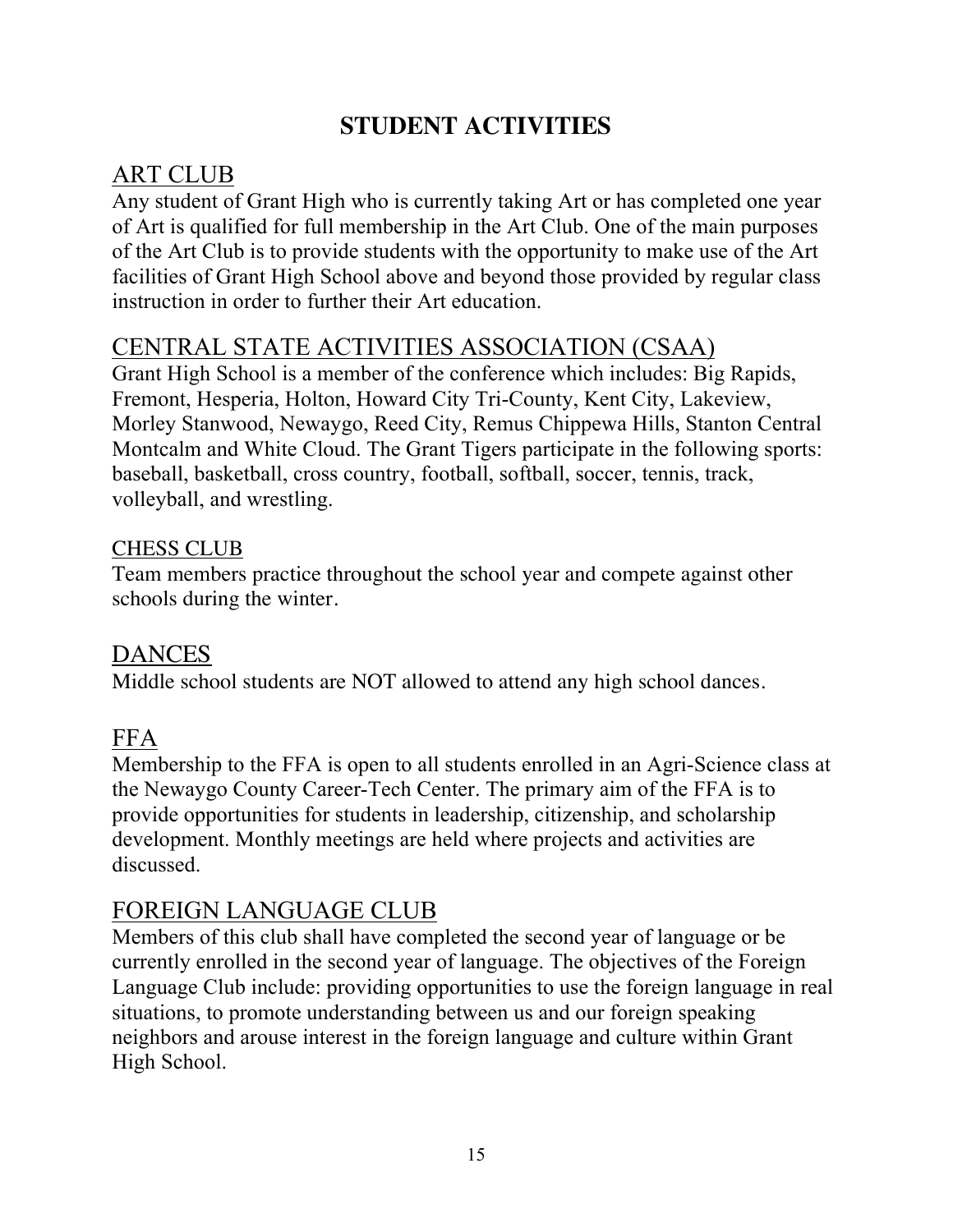### GEA SCHOLARSHIPS

The Grant Education Association has funds available for students to attend summer programs. Applications can be made through teachers in various subject areas or the guidance office.

### JUNIOR-SENIOR PROM

Each year there will be a Junior-Senior Prom sponsored by the junior class in honor of the graduating seniors. Each junior or senior may bring only one guest and all guests must be registered and approved by the administration. The prom will normally be in spring. No guest will be admitted who turns 20 before September 1<sup>st</sup>.

### NATIONAL HONOR SOCIETY

The National Honor Society is an organization that seeks to honor outstanding students. The Grant High School Chapter strives to give a practical meaning to the Society's goals of Scholarship, Leadership, Service and Character. The faculty accords the honor of membership in the NHS. Selection is based upon the faculty's evaluation of Leadership, Service and Character as well as a minimum 3.5 cumulative grade average. Members must maintain high standards in these four areas to continue membership in the NHS. Only juniors and seniors are inducted into NHS in the fall.

### QUIZ BOWL

Quiz Bowl involves answering questions from categories such as sports, computers, art, music, science, current events, presidents, novels, plays, math, history, government and much more. This club meets 2 -3 times per week on an average and practice begins in December. Competition begins in January and involves the schools in the LEAC. We engage in JV and Varsity matches.

### SCHOOL SPONSORED FIELD TRIPS/ACTIVITIES

Students will only be allowed to attend a field trip and/or activity if all of their class work is turned in prior to the field trip/activity or if other arrangements with the teacher have been made.

### SIDELINE CHEER

Team members practice in the summer and fall to prepare for the football games.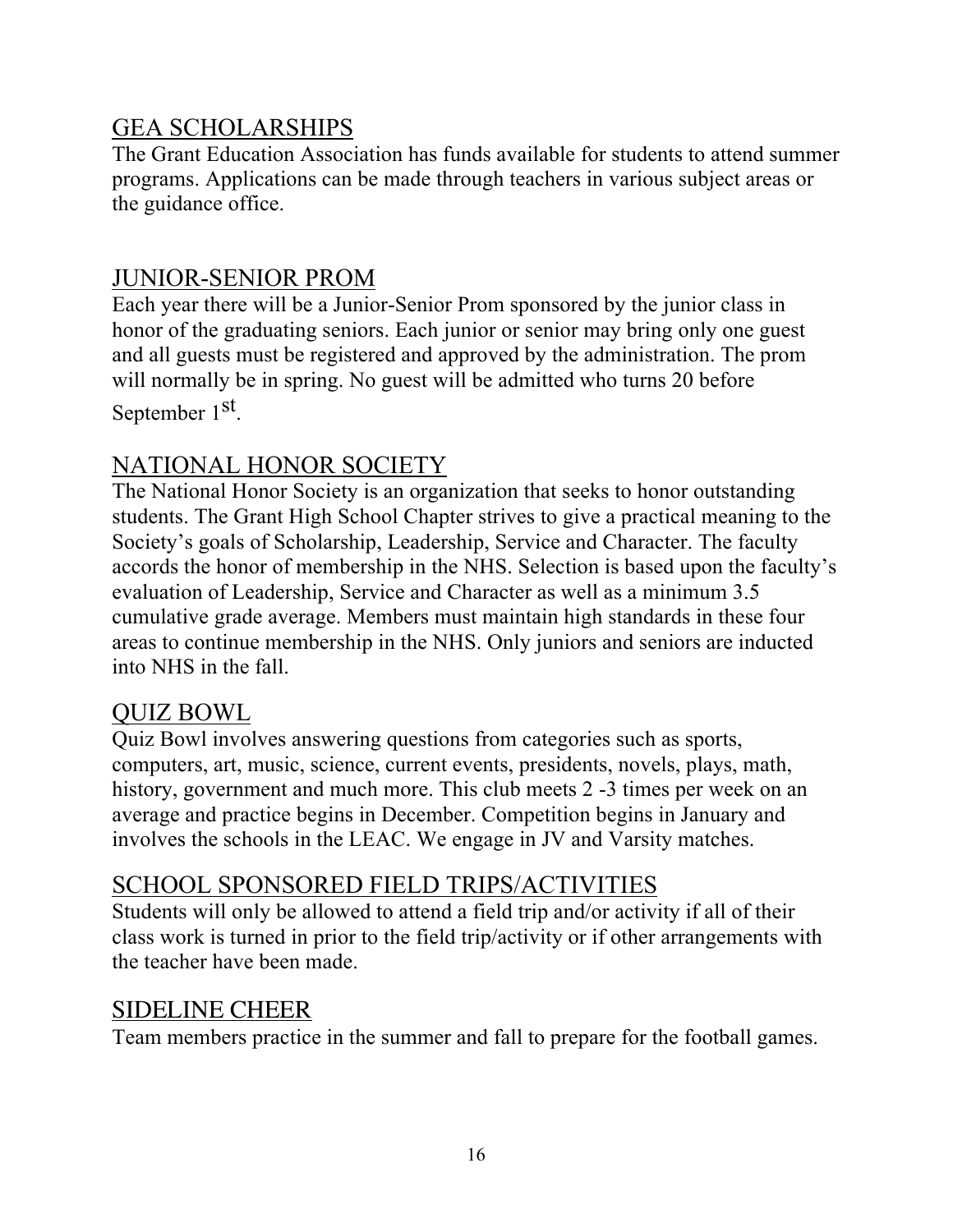### SKI CLUB

Any Grant High School student is welcome to join Ski Club. The club takes bus trips to various ski areas. The trips may be after school or Saturday. Advantages of membership are group discounts for lift and rental, transportation, and lessons. Students must be in good academic standing to go on ski trips.

# STUDENT COUNCIL

The Senior High School Student Council carries on the function of the student government at Grant High School. Each class elects' representatives to the council. Officers are selected through an all-school election. The goals of the student council are:

- 1. To enable the student body to work as a group in promoting the interests of the school.
- 2. To afford opportunities for their own educational development through participation in business meetings and parliamentary procedures to develop increased responsibility through participation in these meetings and to gain experience in selfgovernment.
- 3. To be a mediator between the student body and the faculty.
- 4. To serve the school in any way possible.

# THEATRICS

Any student with an interest in theater is welcome to join Theatrics. This is a performance-based group that produces at least two major shows each year. Opportunities are available for behind the scenes work as well as on stage experience.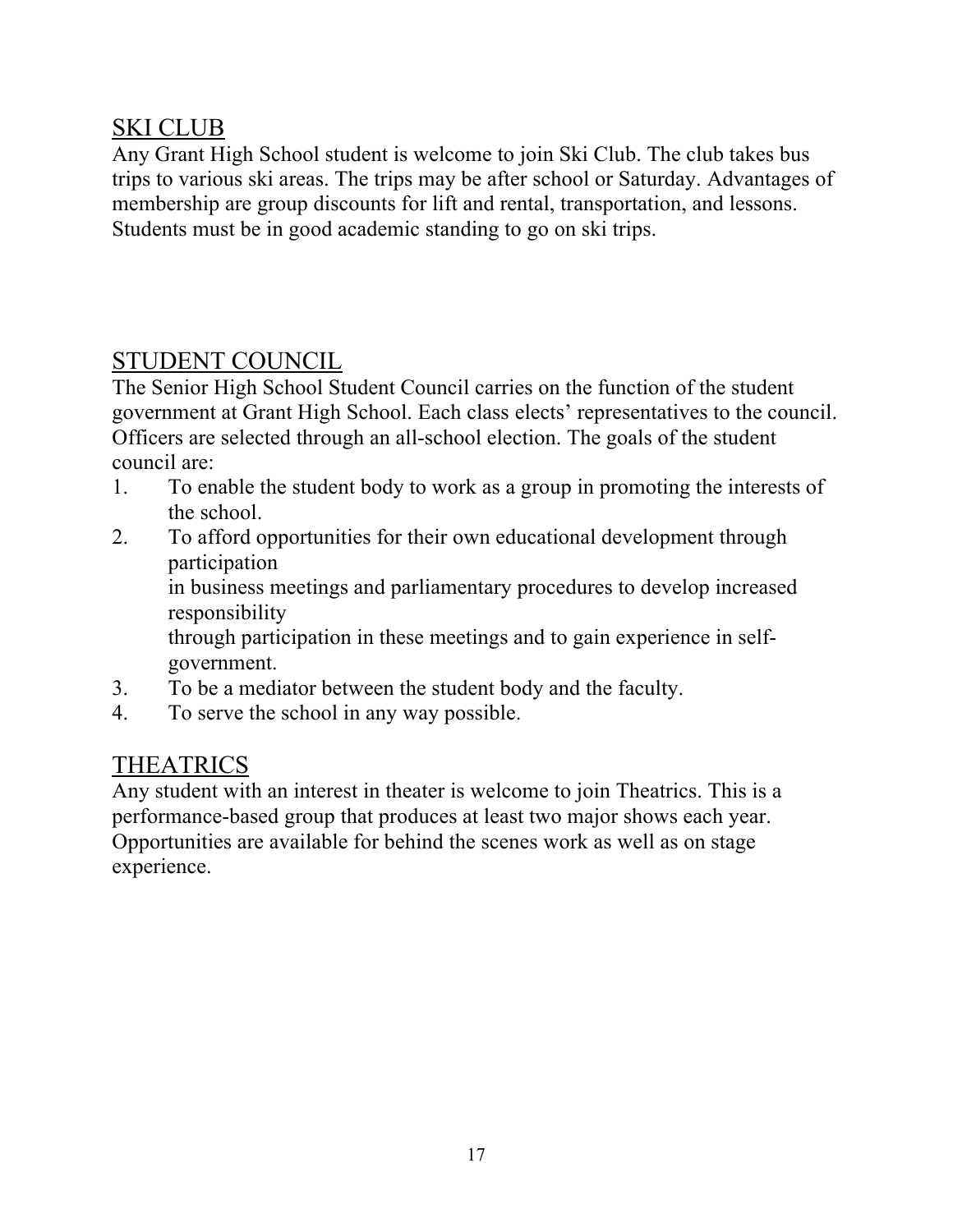# **ACTIVITIES ELIGIBILITY**

The following extracurricular activities will be under the same academic eligibility as is currently in place for our athletes: Student Council, Art Club, FFA, Foreign Language Club, Ski Club, Theatrics, Quiz Bowl and Close Up, Chess Club, Sideline Cheer.

To be eligible to participate in an extracurricular activity a student must be passing 4 of 6 units of credit at the time of the activity. Exceptions to these guidelines will be in effect for the following activities.

- 1. Close Up- Eligibility check will consist of  $1<sup>st</sup>$  semester grades. If a student did not pass 4 of 6 classes after  $1<sup>st</sup>$  semester they will not be allowed in Close Up for that school year.
- 2. Theatrics- To be eligible to audition for a play the student must have passed 4 of 6 classes the previous semester. In addition, the play member must maintain the passing of 4 classes until at least four weeks prior to the play. If they fall below the passing of 4 classes, they will be permanently replaced in that play.

**Activities code of conduct**: If a student violates our conduct code they will be subject to a meeting between a school administrator, the activities supervisor(s), the student and the student's parent/guardian. After the meeting the activity supervisor and administrator shall impose a discipline that may be up to removal from the activity.

- 1. **First Offense**: After verification of the violation, the student shall lose the privilege of participation for 25% of the activities scheduled dates in the current activity.
- 2. **Second Offense**: After verification of the violation, the student shall lose the privilege of participation for 50% of the activities scheduled dates in the current activity.
- 3. **Third Offense**: After verification of the violation, the student shall lose the privilege of participation for the remainder of his/her eligibility.

**NOTE: If the student is not currently in an activity, the action will carry over to the next activity. If the action cannot be completed during the season as a result of available scheduled events, the suspension will be finished during the next activity.**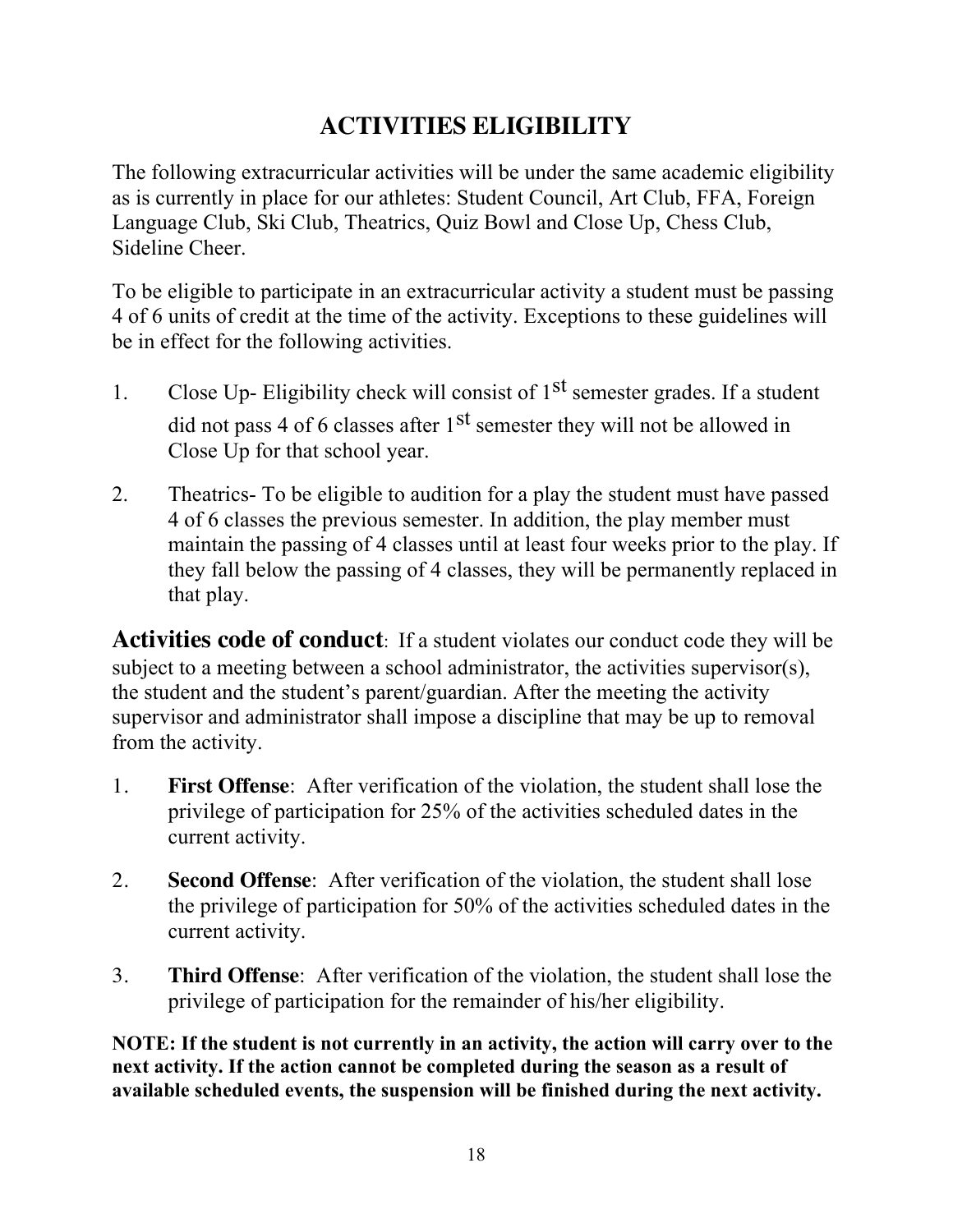### **STUDENT RESPONSIBILITIES DISCIPLINE PLAN**

# **ELASTIC CLAUSE**

The administration of Grant High School reserves the right to amend any provision in this handbook which it deems to be in the best interest of the educational process. Furthermore, the principal retains the right to issue penalties for acts of discipline not specifically stated herein and to alter any penalties, as he considers necessary. You have rights as students. You have the right to be treated as a responsible adult and with respect by your classmates and your instructors.

#### RESTORATIVE PRACTICES

Public Act 360 adds section 1310d when reviewing student discipline. Schools must consider the following factors before suspending and/or expelling a student.

- 1. The student's age;
- 2. The student's disciplinary history;
- 3. Whether the student has a disability;
- 4. The seriousness of the violation or behavior committed;
- 5. Whether the violation or behavior committed threatened the safety of any student or staff member.
- 6. Whether restorative practices will be used to address the violation or behavior committed; and
- 7. Whether a lesser intervention would properly address the violation or behavior committed.

For suspensions of eleven (11) or more days and expulsions, there is a rebuttable presumption against the suspension or expulsion. For suspension of ten (10) days or less, there is no presumption against the suspension, but these factors must still be considered.

Public Act 361 adds section 1310c and requires school officials to consider using restorative practices as an alternative or in addition to suspending or expelling a student. Restorative practices are defined as "practices that emphasize repairing the harm to the victim and the school community caused by a pupil's misconduct."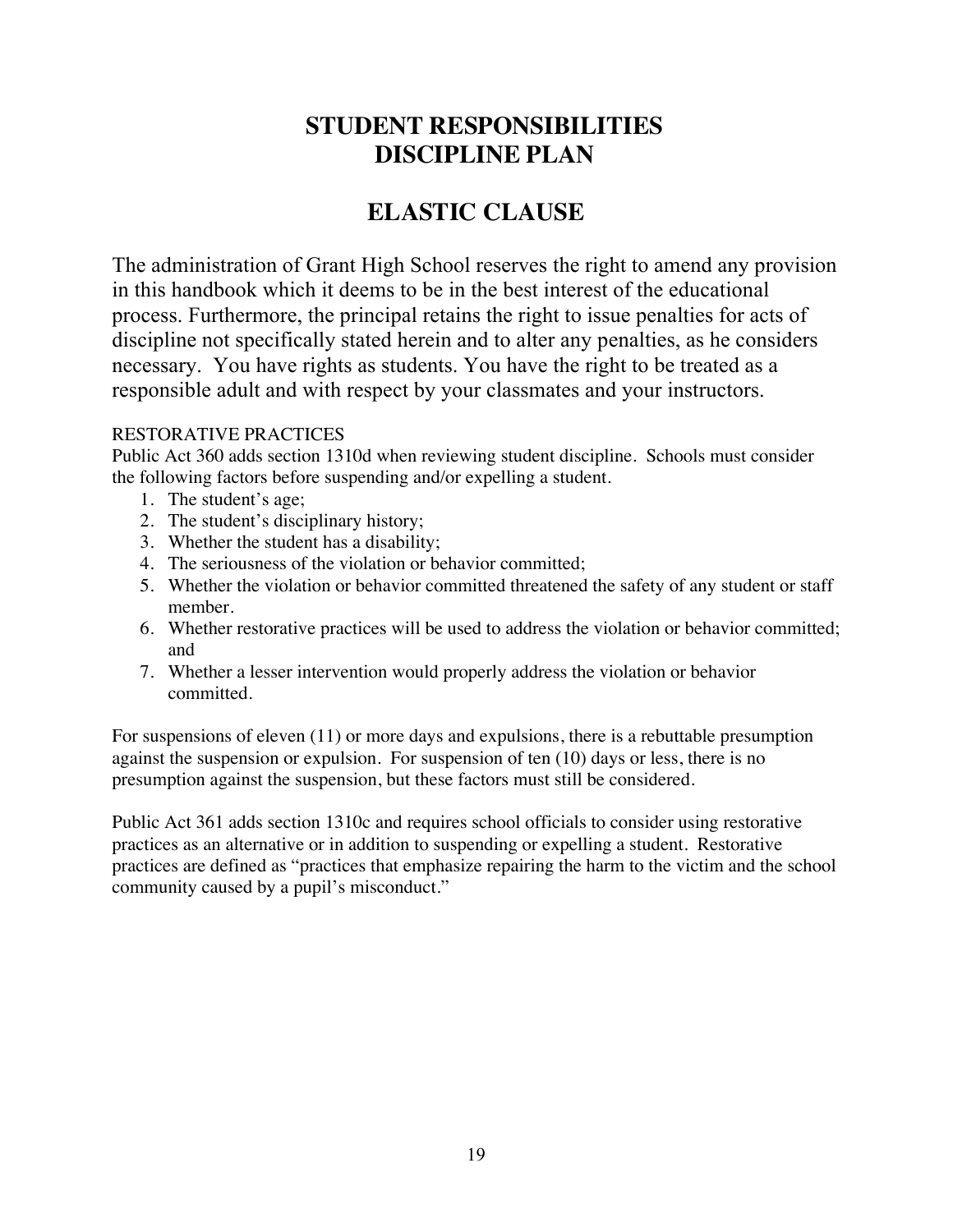### **Infraction**

### **Arson**

10 day suspension and recommendation for possible expulsion

### **Assault**

1<sup>st</sup> Offense 5-7 day suspension and police notified

2nd Offense 7-10 day suspension and police notified

3<sup>rd</sup> Offense 10 day suspension and police notified

**(Possible board referral for expulsion at all levels.)**

### **Assault (physical) against a staff member, volunteer or contractor – Recommendation for permanent expulsion.**

### **Personal Electronic Devices**

| 1 <sup>st</sup> Offense Confiscate with warning from office, parent contact, device    |
|----------------------------------------------------------------------------------------|
| returned at the end of the day.                                                        |
| $2nd$ Offense Confiscate and to be picked up by parents from administrator.            |
| 3 <sup>rd</sup> Offense Confiscate, 1-3 days ISS/Suspension, parent contact and device |
| to be picked up by parent from administrator.                                          |

### **iPad/Computer Misuse – refer to User Agreement**

1<sup>st</sup> Offense Warning and parent contact

2<sup>nd</sup> Offense Warning and parent conference, possible loss of privileges

3<sup>rd</sup> Offense 1-2 days suspension and loss of privileges

### **Cutting Instrument under 3" (Possession of)**

- 1<sup>st</sup> Offense Warning and parent contact, possible suspension
- 2nd Offense 1-3 days suspension
- 3<sup>rd</sup> Offense 1-3 days suspension and recommendation for possible expulsion

\* If used in a threatening manner, then it falls under Dangerous Weapons

### **Dangerous Weapons**

10 day suspension and recommendation for possible expulsion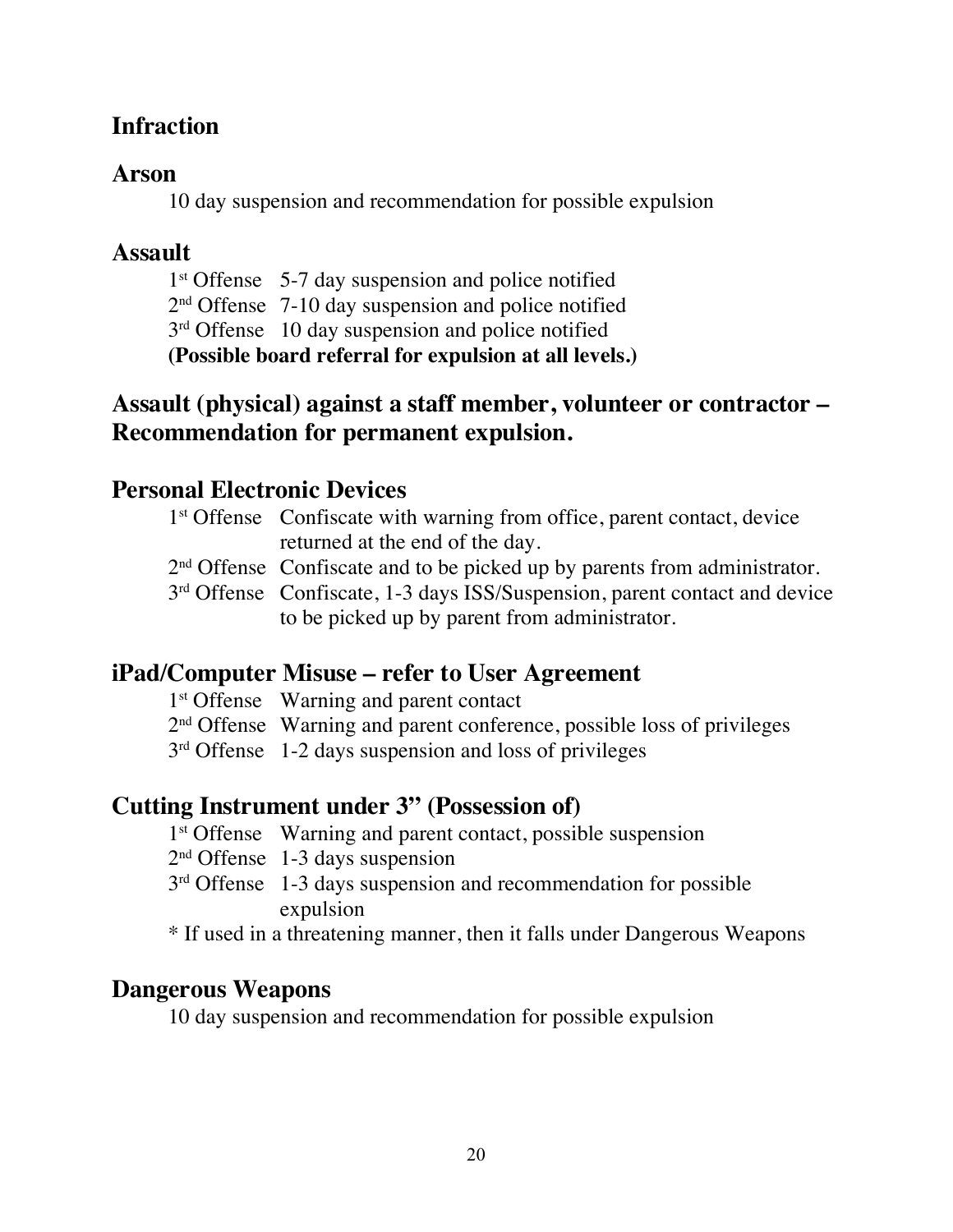#### **Disruption of Class**

| 1 <sup>st</sup> Offense Detention |                                                    |
|-----------------------------------|----------------------------------------------------|
|                                   | $2nd$ Offense Detention and parent conference      |
|                                   | $3rd$ Offense 3-5 days ISS and possible suspension |

### **Dress Code**

| $1st$ Offense Warning |                                                       |
|-----------------------|-------------------------------------------------------|
|                       | $2nd$ Offense Warning and parent contact              |
|                       | 3 <sup>rd</sup> Offense Saturday school or suspension |

#### **Drug/Alcohol/Look alike drugs**

|                                        | $1st$ Offense 10 day suspension and recommendation for expulsion or 5 days |  |  |
|----------------------------------------|----------------------------------------------------------------------------|--|--|
|                                        | suspension for use, with school approved counseling, police                |  |  |
|                                        | referral.                                                                  |  |  |
| $\mathbf{C}$ $\mathbf{C}$ $\mathbf{C}$ |                                                                            |  |  |

2nd Offense Board referral for possible expulsion

#### **Extortion**

1<sup>st</sup> Offense 5 day suspension 2nd Offense 7 day suspension 3rd Offense 10 day suspension

#### **False fire alarms/Bomb Threat**

1-10 day suspension and possible recommendation for expulsion, police notified.

### **Fighting**

1<sup>st</sup> Offense 3-5 days suspension, police notified. 2nd Offense 6-10 days suspension, police notified, possible board referral for expulsion 3<sup>rd</sup> Offense 10 day suspension, police notified, possible board referral for expulsion

#### **Fireworks**

1st Offense 1-3 days ISS 2nd Offense 6-10 days ISS 3<sup>rd</sup> Offense 10 day suspension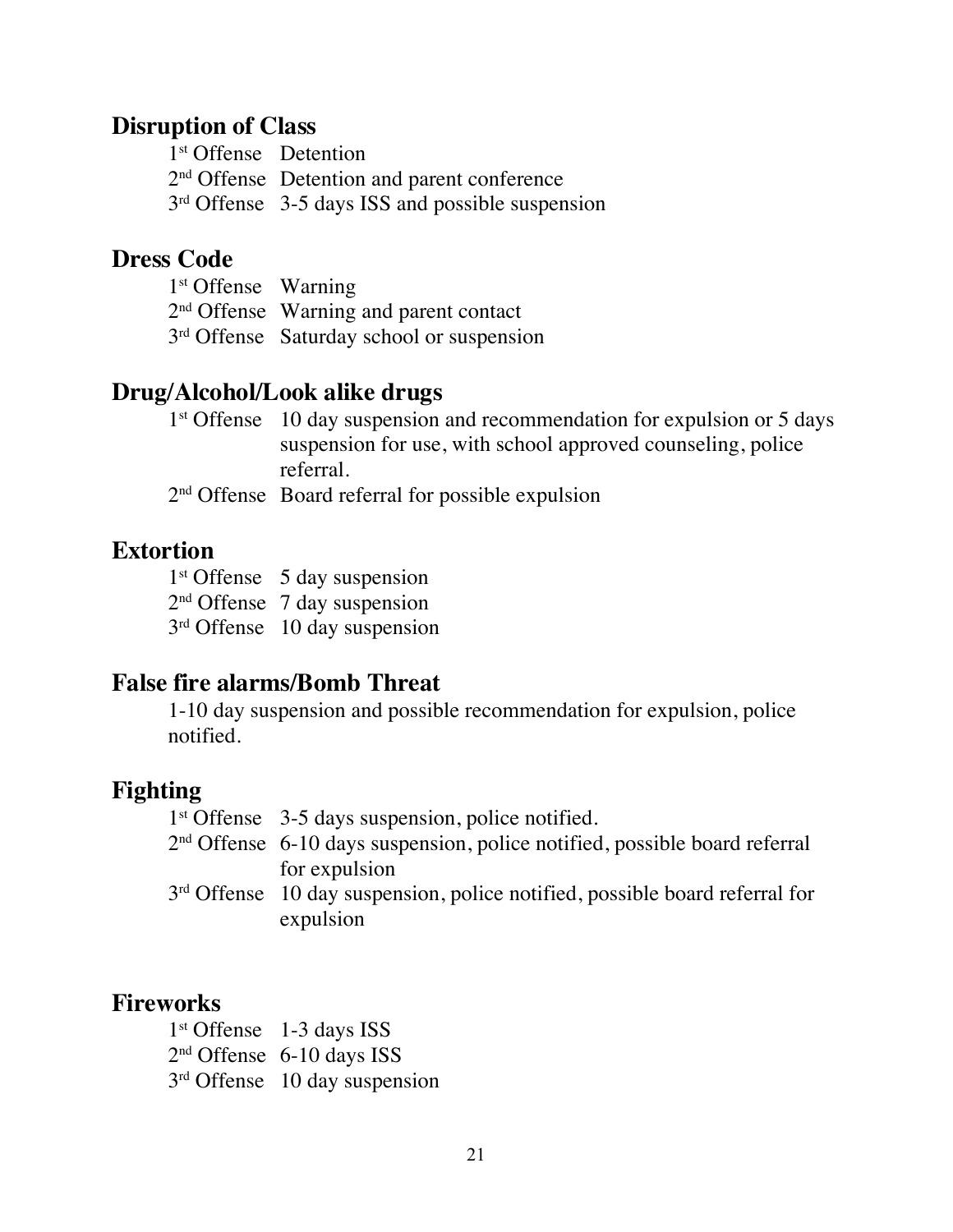#### **Gang Symbols/Activity**

1st Offense 3 day suspension, board referral for possible expulsion  $2<sup>nd</sup>$  Offense 10 day suspension, board referral for possible expulsion

#### **Gang Threat/Violence**

1<sup>st</sup> Offense 5 day suspension, board referral for possible expulsion 2<sup>nd</sup> Offense 10 day suspension, board referral for possible expulsion

#### **Harassment/Bullying**

1<sup>st</sup> Offense 1-3 day suspension, board referral for possible expulsion  $2<sup>nd</sup>$  Offense 3-5 day suspension, board referral for possible expulsion 3<sup>rd</sup> Offense 6-10 day suspension, board referral for possible expulsion

#### **Indecent Behavior**

1<sup>st</sup> Offense 1-3 days ISS 2nd Offense 3-5 days ISS 3rd Offense 6-10 days ISS

#### **Insolence/Insubordination (displaying verbal or nonverbal disrespect)**

1<sup>st</sup> Offense 1-3 days ISS or suspension

2nd Offense 3-5 day suspension

3rd Offense 6-10 day suspension

#### **ISS (Violation of Rules)**

1<sup>st</sup> Offense 1 day suspension 2nd Offense 2 day suspension 3rd Offense 3 day suspension

#### **Minor infraction (running, horseplay, etc.)**

1<sup>st</sup> Offense Detention 2<sup>nd</sup> Offense Detention with parent conference 3<sup>rd</sup> Offense 1 day ISS or possible suspension

#### **Misuse of Fire Extinguisher**

 $1<sup>st</sup>$  Offense 3-5 day suspension 2nd Offense 5-7 day suspension 3<sup>rd</sup> Offense 10 day suspension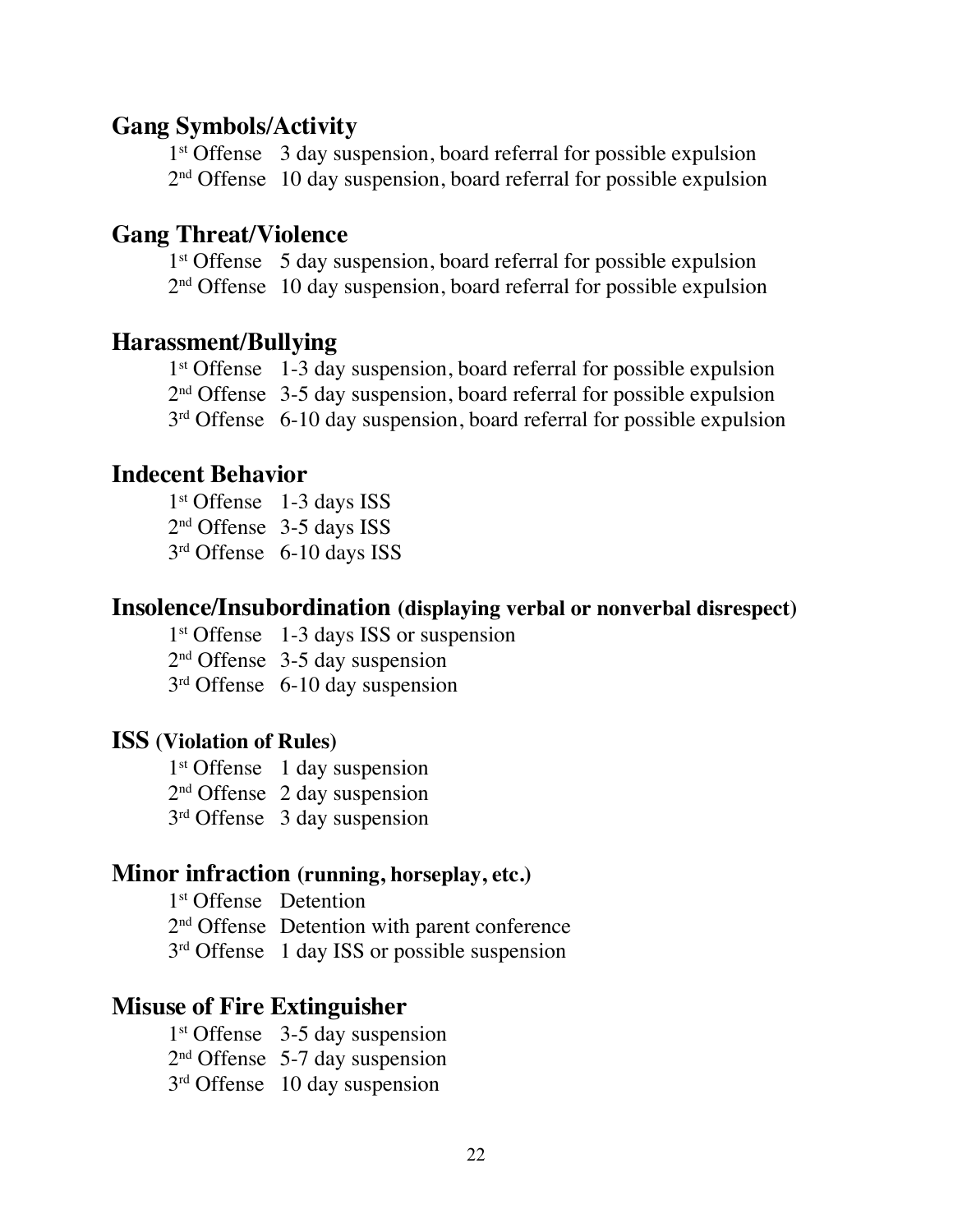#### **Misuse of School Property**

1<sup>st</sup> Offense 1 day ISS or 1-2 day suspension 2nd Offense 3 day suspension 3rd Offense 10 day suspension

### **In Parking Lot Without Permission**

1<sup>st</sup> Offense Verbal Warning 2nd Offense Detention 3rd Offense Saturday School

#### **Profanity/Obscenity**

1<sup>st</sup> Offense 1-2 days ISS or suspension 2nd Offense 1-2 day suspension 3rd Offense 2-5 day suspension

#### **Public Display of Affection**

1<sup>st</sup> Offense Verbal Warning 2nd Offense 1-2 days ISS 3rd Offense 1-2 day suspension

#### **Selling/Distributing Drugs**

10 day suspension and recommended to board for expulsion

#### **Sexual Acts on school grounds**

1<sup>st</sup> Offense 10 day suspension, board referral for possible expulsion

#### **Skipping Saturday School**

2 day suspension

### **Skipping - NOT WHERE YOU ARE SCHEDULED TO BE**

1<sup>st</sup> Offense 1 day ISS 2nd Offense Saturday School 3rd Offense Suspension

#### **Tardies**

4th Offense Detention with parent contact 5th Offense Saturday School 6th Offense Saturday School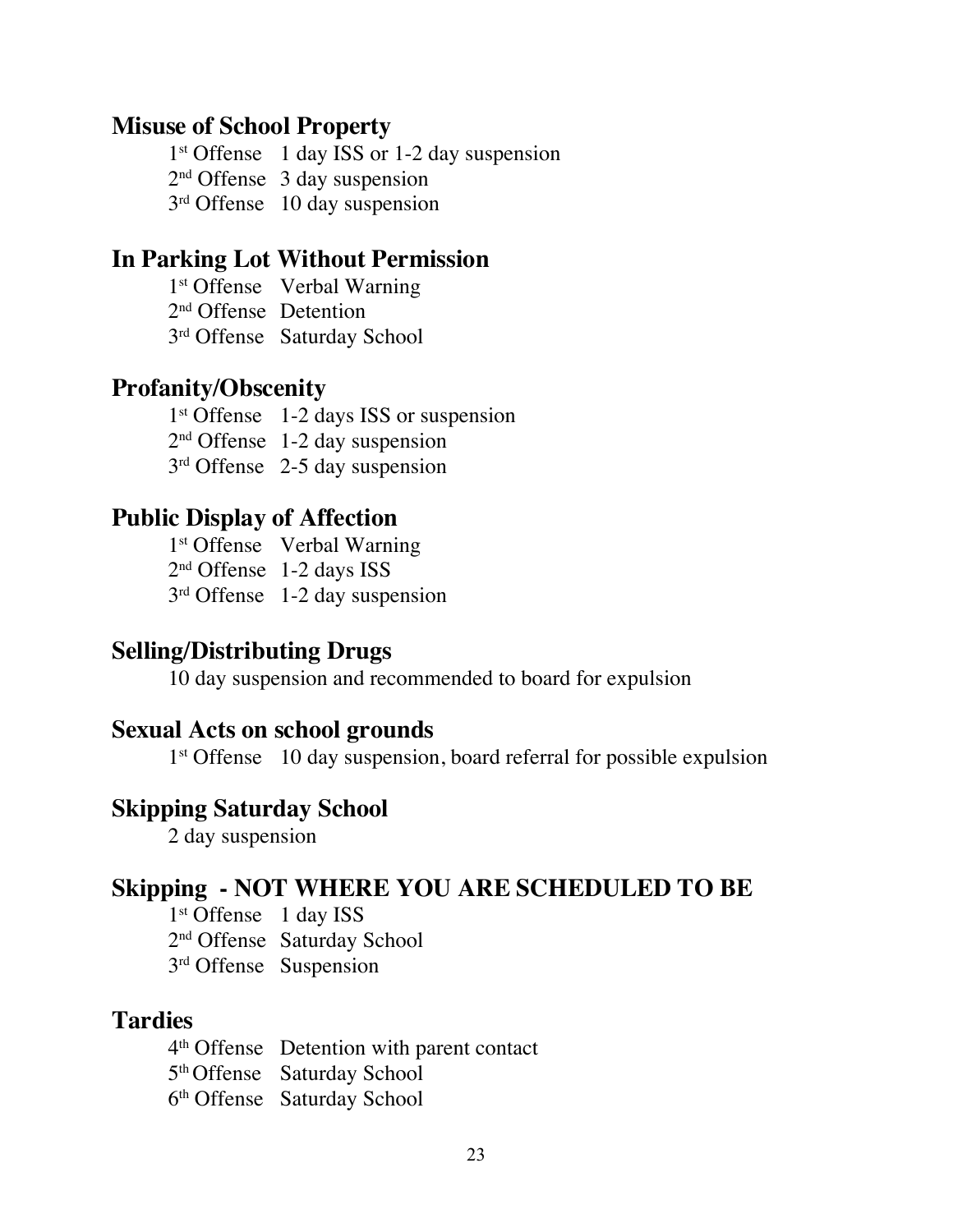### **Theft**

1<sup>st</sup> Offense 1-3 day suspension, police notification 2nd Offense 3-5 day suspension, police notification 3<sup>rd</sup> Offense 5-10 day suspension, police notification

### **Threats of Aggression Toward Staff (includes profanity at staff members)**

1<sup>st</sup> Offense 3-5 day suspension, possible police notification

2nd Offense 5-10 day suspension, possible police notification

3<sup>rd</sup> Offense 10 day suspension, board referral for possible expulsion

### **Tobacco Possession & Other Paraphernalia, including Vapor Pens/e-cigarettes/liquid**

- 1st Offense 1-3 day suspension, police referral
- 2nd Offense 3-5 day suspension, police referral
- 3<sup>rd</sup> Offense 5-10 day suspension, police referral, possible referral to board for expulsion

### **Unexcused Absence from Detention**

1<sup>st</sup> Offense 1 day ISS 2nd Offense Saturday School 3rd Offense 2 day suspension

### **Vandalism**

| $1st$ Offense 1-3 day suspension, restitution for damages, police notification |
|--------------------------------------------------------------------------------|
| $2nd$ Offense 3-5 day suspension, with restitution, police notification        |
| $3rd$ Offense 6-10 day suspension, restitution, police notification            |

#### **Career Tech Students (Bus Riding) (Disruption/Disrespect Towards Driver)**

| 1 <sup>st</sup> Offense Loss of riding privileges for 1 day and possible ISS |
|------------------------------------------------------------------------------|
| $2nd$ Offense Loss of riding privileges for 2 days and possible ISS or       |
| suspension                                                                   |
| 3rd Offense Dropping Career Tech classes/scheduling full day classes         |
| at the high school                                                           |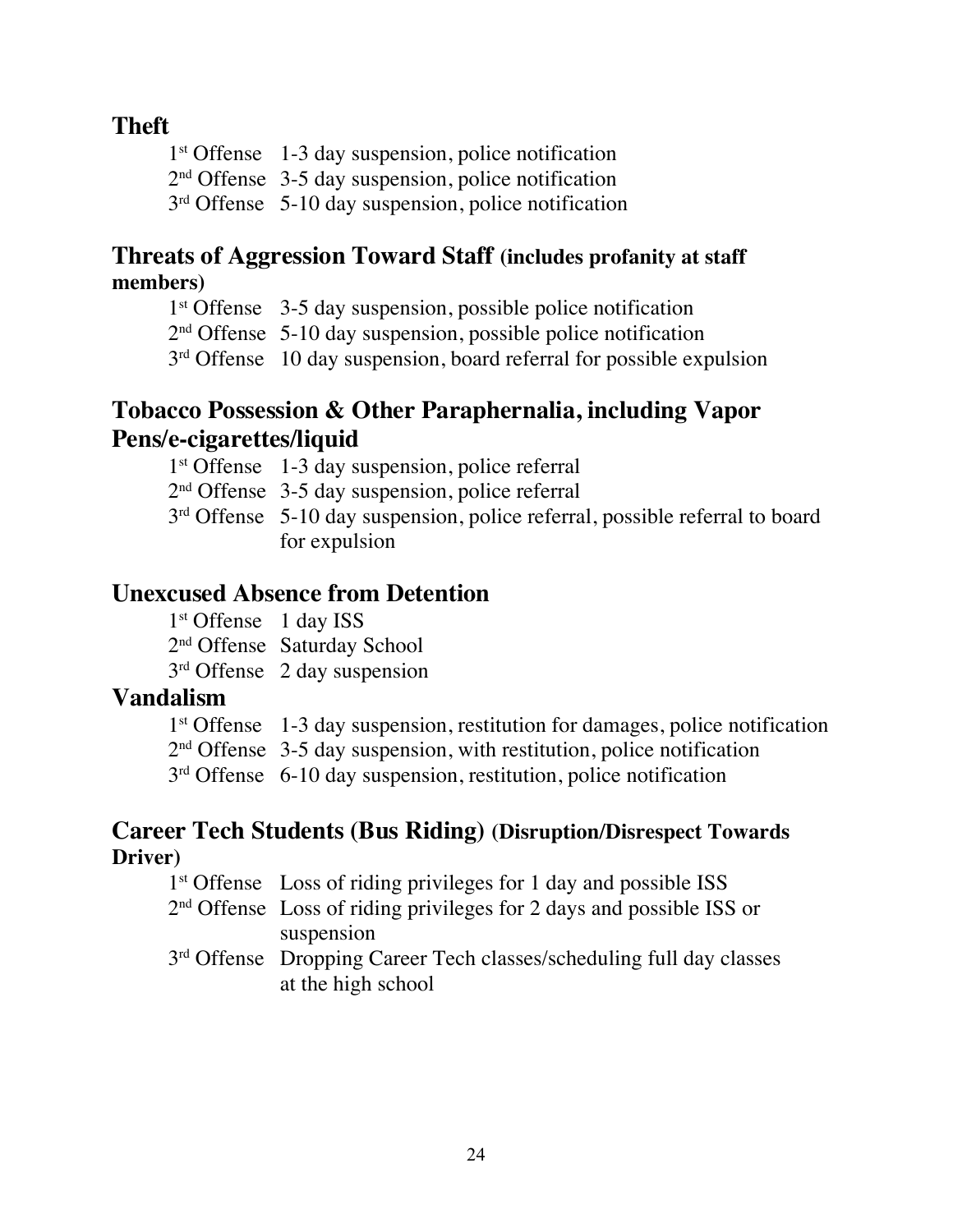### **Career Tech Students (Driving Infractions) Driving/Riding to Career Tech without permission**

1st Offense Loss of driving privileges for 5 school days with 1 day ISS 2nd Offense Loss of driving privileges for 30 days with 2 days of ISS 3<sup>rd</sup> Offense Dropping Career Tech classes/scheduling full day classes at the high school

If any of the above offenses are deemed serious, the administrator may move the consequences to the 3<sup>rd</sup> step.

### DUE PROCESS RIGHTS

The Board recognizes the importance of safeguarding a student's constitutional rights, particularly when subject to the District's disciplinary procedures. To ensure appropriate due process is provided a student, the board establishes the following guidelines:

- A. Students subject to short-term suspension (10 days or less) A student will be given both written notice of his/her suspension and the reasons therefore, and the opportunity to respond to the charges against him/her prior to the suspension.
- B. Students subject to long-term suspension and expulsion A student and his/her parent or guardian will be given written notice of the intention to suspend or expel and the reasons therefore, and an opportunity to appear with a representative before the Board to answer the charges. The student and/or his/her guardian must also be provided a brief description of the student's rights and of the hearing procedure, a list of the witnesses who will provide testimony to the Board, and a summary of the facts to which the witnesses will testify. The hearing may be private, but the Board must act publicly.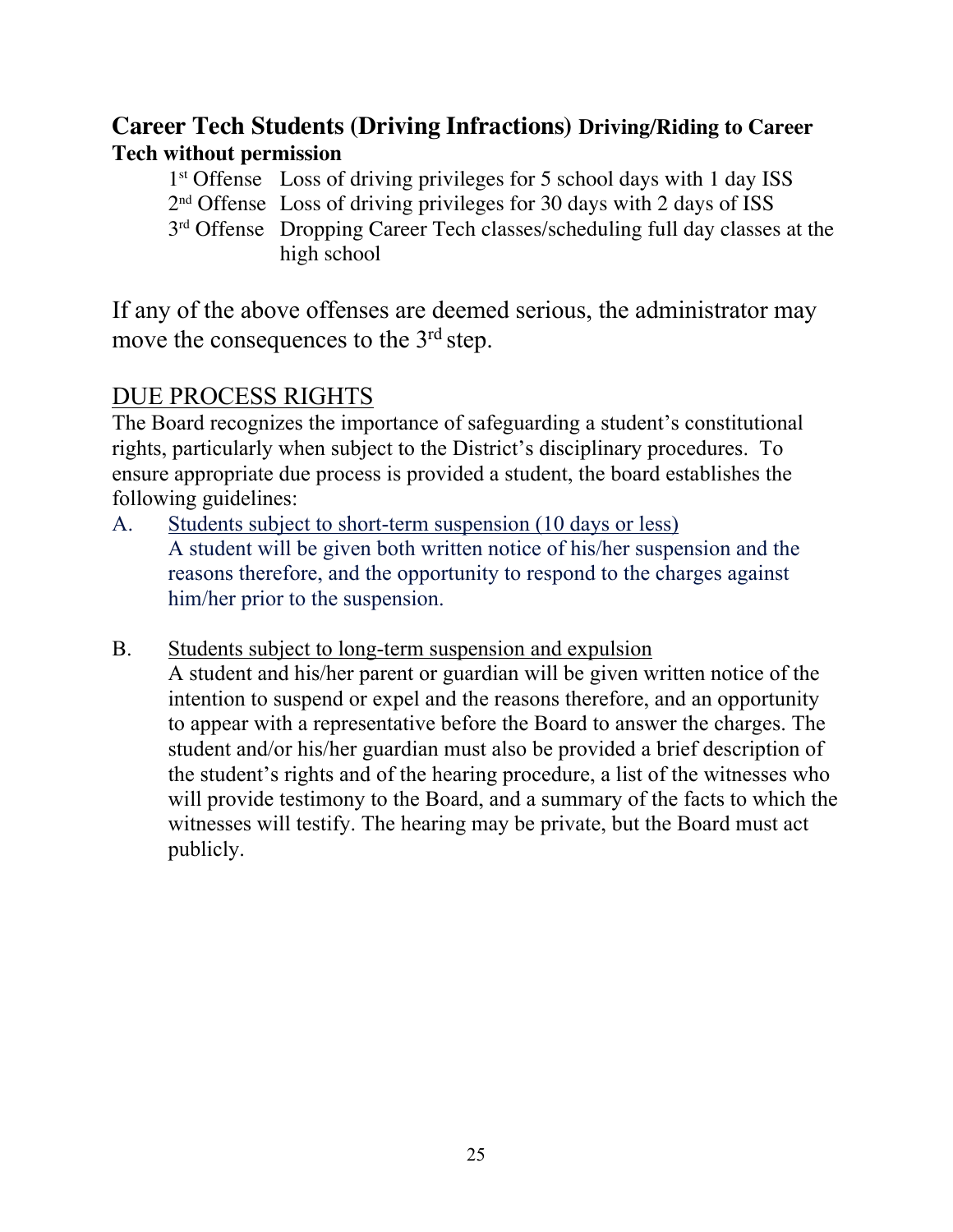# HONOR CODE - ACADEMIC MISCONDUCT/FORGERY

Honesty and integrity will be expected from all students. Each teacher will go over their classroom procedures in the first week of school.

- 1. Any time a teacher is suspicious of academic misconduct; there should be a teacher/student conference.
- 2. The first time caught, the student will lose all credit for the assignment or test. A parental contact will be made by the teacher.
- 3. The second time caught in the same class during the school year, there will be a lowering of one (1) letter grade for the marking period with a parent/student/administrator conference.
- 4. The third time caught in the same class the student will fail the class for the semester.

# **TOBACCO, DRUGS AND ALCOHOL**

All Grant students, regardless of age, are prohibited from use or possession of alcohol, drugs, and/or tobacco, including vapor pens, e-cigarettes, liquid or paraphernalia in the school building, on school buses, on school property, or at school functions at home or away. All violations will be dealt with by the administration, with police and parental contact.

### DRUGS OR ALCOHOL

The use, possession, distribution or being under the influence of non-prescriptive, mood modifying drugs or alcohol on school property, or any school function is prohibited, as is the possession of drug paraphernalia. The misuse of drugs and drug related paraphernalia or activity in the school environment will not be tolerated and offenders will be disciplined. Whether the situation deals with the misuse of legal drugs, or counterfeit drugs; the possession, use, sale, or purchase of these substances contribute to a drug related atmosphere that is unhealthy and unacceptable and will be dealt with by school administrators whether by suspension or expulsion.

Any student who is giving or selling drugs (or look-a-likes) to another student will be liable for possible expulsion from school and police authorities will be notified.

### SALE OF ILLEGAL SUBSTANCES OR LOOK-A-LIKES

First Offense: Expulsion - the Grant Board of Education must act upon all expulsion cases.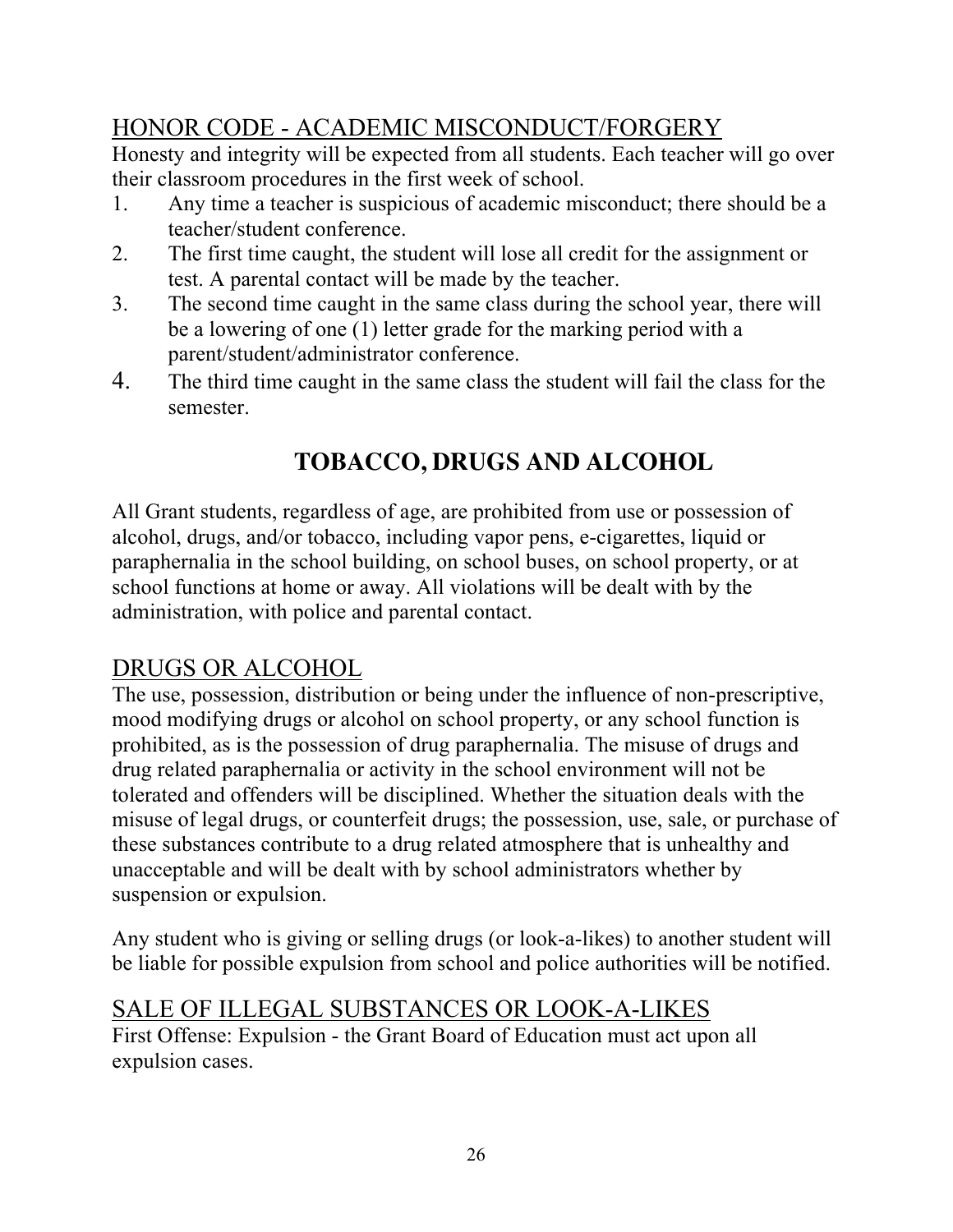# USE OF BREATH-TEST INSTRUMENTS

The principal may arrange for a breath test for blood-alcohol to be conducted on a student whenever he/she has individualized reasonable suspension to believe that a student has consumed an alcoholic beverage.

The student will be taken to a private administrative or instructional area on school property with at least one other member of the teaching or administrative staff present as a witness to the test. The purpose of the test is to determine whether or not the student has consumed an alcoholic beverage. The amount of consumption is not relevant, except where the student may need medical attention. If the test result indicates a violation of school rules as described in this handbook, the student will be disciplined in accordance with disciplinary procedures described in this handbook. If a student refuses to take the test, she/he will be advised that such denial will be considered an admission of alcohol use with the consequent discipline evoked. The student will then be given a second opportunity to take the test.

# **DANGEROUS WEAPONS**

In compliance with state law, the Grant Board of Education shall permanently expel any student who possesses a dangerous weapon in a weapon-free school zone or commits either arson or rape on district property, including school buses and other school transportation.

For purposes of this policy, a dangerous weapon is defined as a "firearm, dagger, dirk, stiletto, knife with a blade over three (3) inches in length, pocket knife opened by mechanical device, iron bar, or brass knuckles" or other devices designed to or likely to inflict bodily harm including, but not limited to, air gun and explosive devices (this includes BB guns).

# POSSESSION OF A WEAPON

A weapon includes conventional objects like guns, pellet guns, knives, or club type implements. It may also include any toy that is presented as a real weapon or reacted to as a real weapon. Criminal charges may be filed for this violation. Possession of a weapon will result in a suspension up to 10 days and may subject a student to permanent exclusion. It will make no difference whether or not the weapon belongs to someone else, unless the student can provide convincing evidence that the weapon was placed in the student's possession without his/her knowledge. If it can be confirmed that a weapon belonged to a student other than the one who possesses the weapon, that student shall also be subject to the same disciplinary action. State law may require that a student be expelled from school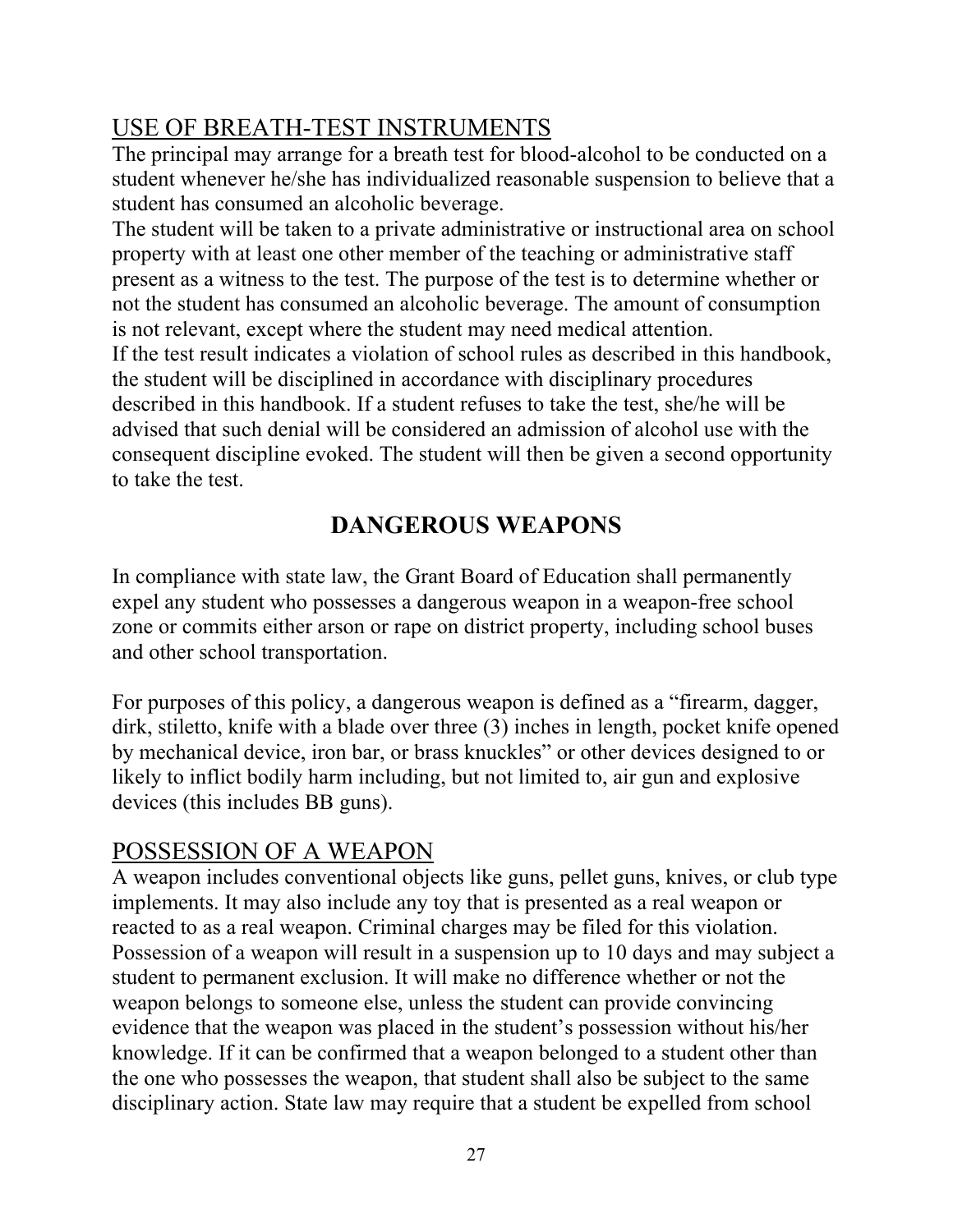for a period of one (1) year if he/she brings onto or has in his/her possession on school property or at a school-related activity any of the following:

- 1. any explosive, incendiary, or poison gas including bombs, grenades, rockets, missiles, mines, or device that can be converted into such a destructive item
- 2. any cutting instrument consisting of a sharp blade over three (3) inches long fastened to a handle
- 3. any similar object that is intended to invoke bodily harm or fear of bodily harm.

Any student who has reason to believe that a person on school property or at a school related activity possesses or will possess a weapon shall report the information to the school principal or other appropriate school personnel. Failure to report this information may result in a suspension from school for a period of time and/or expulsion.

### USE OF AN OBJECT AS A WEAPON

Any object that is used to threaten, harm, or harass another may be considered a weapon. This includes but is not limited to cutting instrument under 3", padlocks, pens, pencils, laser pointers, jewelry, and so on. Intentional injury to another can be a felony and/or a cause for civil action. This action may subject student to expulsion.

# **OTHER EXPECTATIONS DEFINED**

### ASSEMBLIES

From time to time the student body may be assembled in a large group for the purpose of instruction or entertainment. Administrators, selected teachers or selected students are to be in charge of assemblies. Students are to sit in the section of seats set aside for them when they attend assemblies. Give courteous attention to the speaker or performer at all times so others may enjoy the program. Students acting improperly will be removed from assemblies and programs for the entire year. Academic eligibility can factor into attendance of assemblies.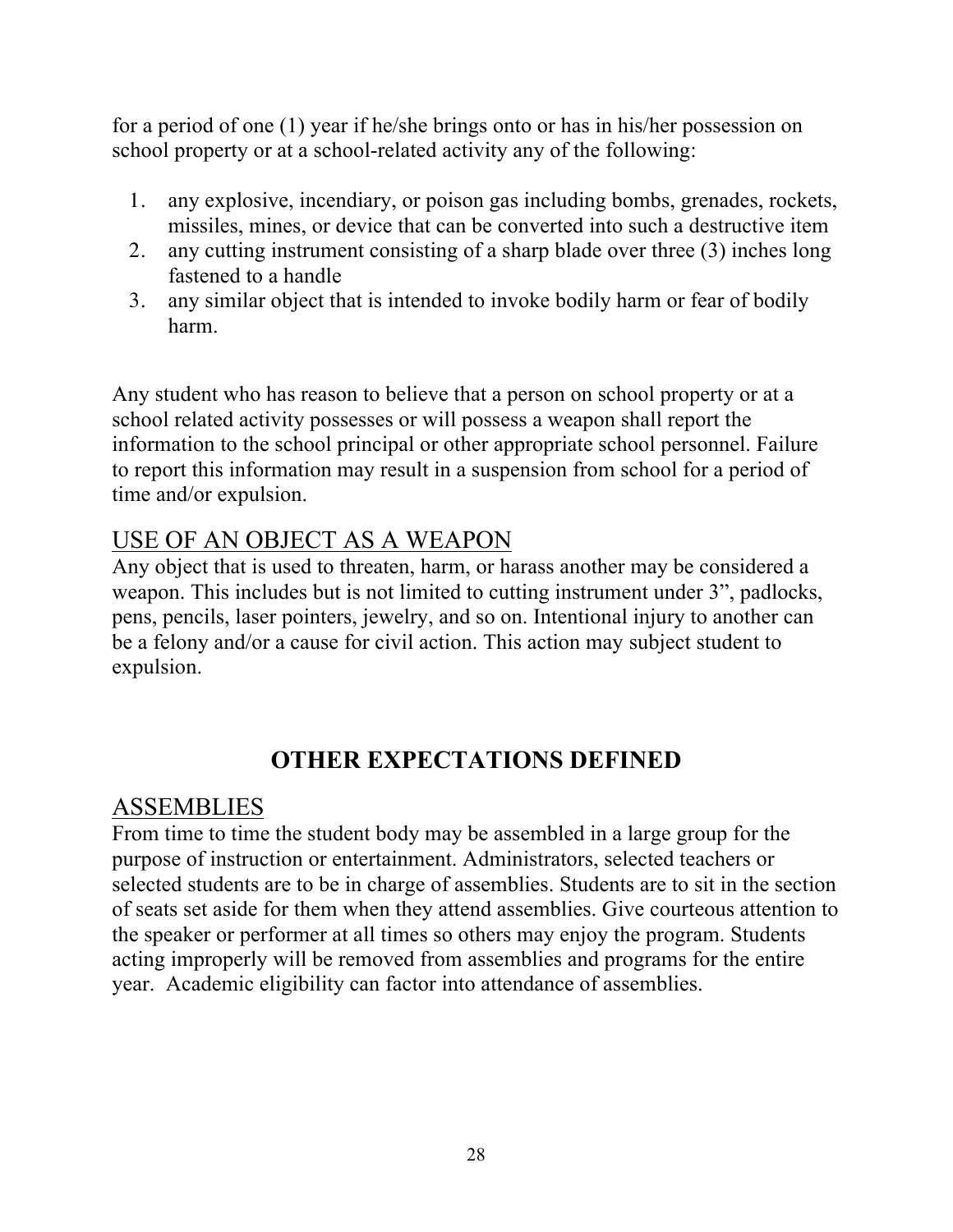# CAREER TECH CENTER

The Newaygo County Career-Tech Center is an extension of Grant High School and students who attend NCCTC are subject to the same rules and expectations as they are at this school. Students who are suspended or expelled from Grant High School will be automatically suspended or expelled from the NCCTC.

- 1. Students attending the Career-Tech Center will ride the school bus provided unless permission to drive is given by principal.
- 2. All policies of the Grant Public Schools and the Career-Tech Center are to be followed by students attending both schools.
- 3. Variances with the stated policy may be made only with the permission of the principal.
- 4. Students that are removed from a Career-Tech program will not be given classes back at the home school. They now become a part-time student for the remainder of the semester.

### DRESS CODE

The question of dress is NOT considered a question of morality or decency by the school administration. It is considered a problem of inappropriate dress for the place and occupation of the students involved. Students not in compliance with the dress code must immediately correct the problem or consequences will be issued.

1. The school laws of the State of Michigan require a student to attend school in appropriate dress.

2. Any types of clothing or hairstyle that is a disruption to the class, immodest, unsanitary, or deviates from accepted standards of our school and community are prohibited. Neatness, cleanliness, and good taste should be evident at all times. Safety should also be a consideration.

3. Shorts may be worn and must be at least 6" inseam length. Skirts need to be comparable to shorts and must be at least mid-thigh in length. Sagging pants/shorts or pants/shorts with holes above mid-thigh are prohibited.

4. Hats are allowed before, after school, during passing time and lunch. Handkerchiefs will not be worn in the school.

5. Clothing, which includes Face Coverings, sporting vulgar messages, alcohol, drug and /or tobacco products, and weapons are prohibited.

6. All shirts must have a minimum of a 3" wide shoulder strap, armholes that cover up to the armpit, and cover any undergarments (men's tank top t-shirts with large armholes are prohibited). Shirts may not be see through and/or show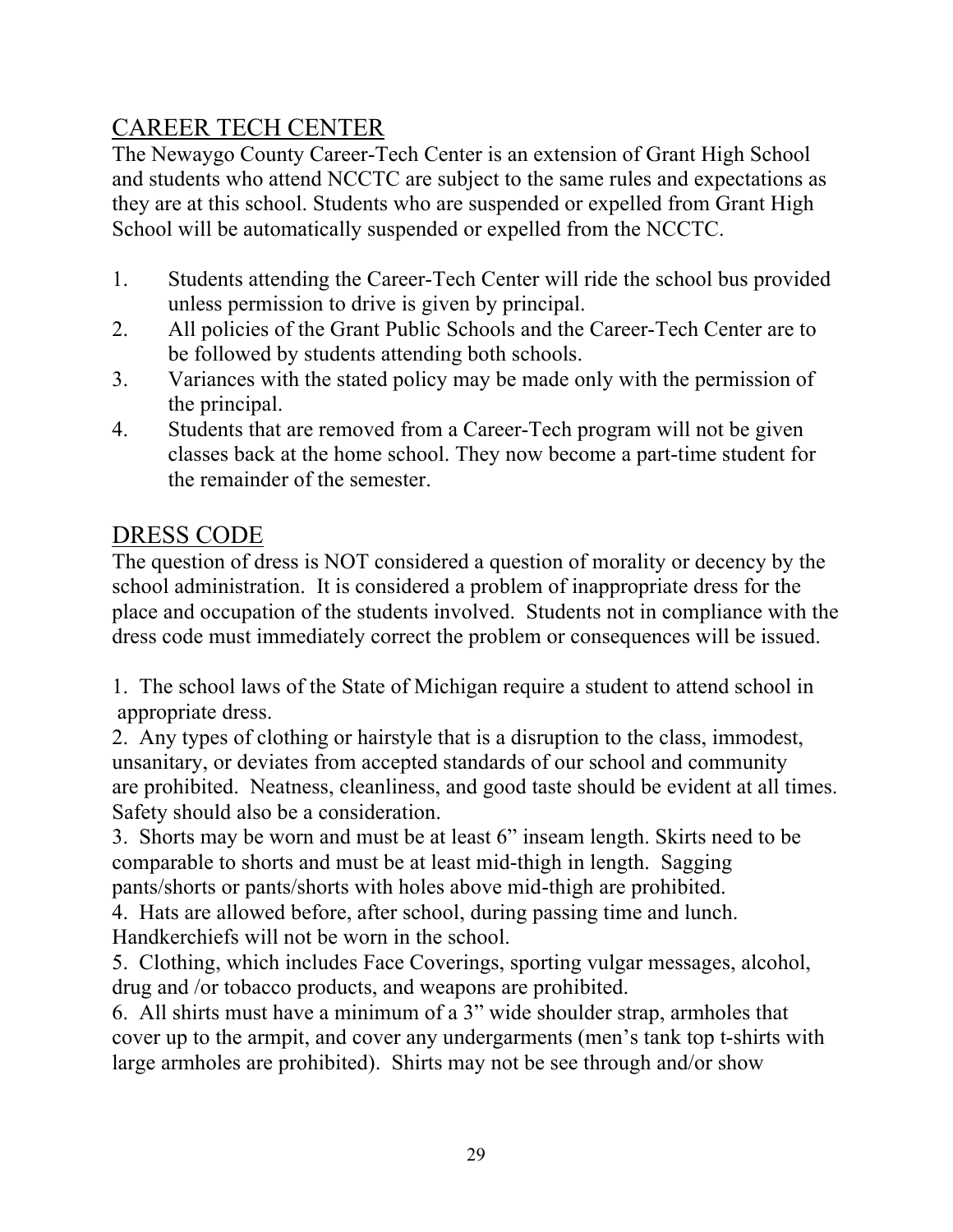undergarments. A shirt over a shirt is authorized as long as they fall within the above regulations.

7. No pajamas or slippers.

8. Chains worn on the body or chains hanging from clothing are not allowed. Such chains are considered possible weapons. Necklaces with spikes are not allowed. Necklaces worn must have a clasp.

### DRILLS - FIRE/TORNADO/LOCK DOWN

These are required by the State Law and will be held periodically. Posted in each classroom and library are instructions relative to that room. When the fire alarm sounds, everyone in the building will leave as rapidly as possible. Walk fast, do not run, and take your place outside the building. Wait for a signal to re-enter. For tornado drills, report to the designated areas inside the building. For lock down drills, follow the instructions given.

### ELECTRONIC DEVICES

Grant High School respects the student use of cell phones and music devices during approved times of the day (before school, passing times, lunch, and after school). In return, students will use school issued electronic devices during class time. All personal devices will be turned off during class time. All devices must be out of sight and turned off during classes. An electronic device is defined as anything that can be turned on or off or can be plugged into anything that turns on or off. GHS is not responsible for lost or stolen electronic devices. All students have access to a locker upon request to keep devices secure when not in use.

### GANG POLICY

BELONGING TO A GANG OR ENGAGING IN GANG RELATED ACTIVITIES: Grant High believes that youth gang activities pose a threat to its educational mission including the advancement of education, discipline and the orderly operation of the school. Students are not allowed to belong to gangs, participate in gang related activities, or wear gang related clothing. Such gang membership or related activities will be initially treated by an administrative/student conference or reprimand. Parental contact, as well as, other appropriate consequences are also likely. Continuing evidence of such membership or activities will result in further consequences such as suspensions and/or a recommendation for expulsion.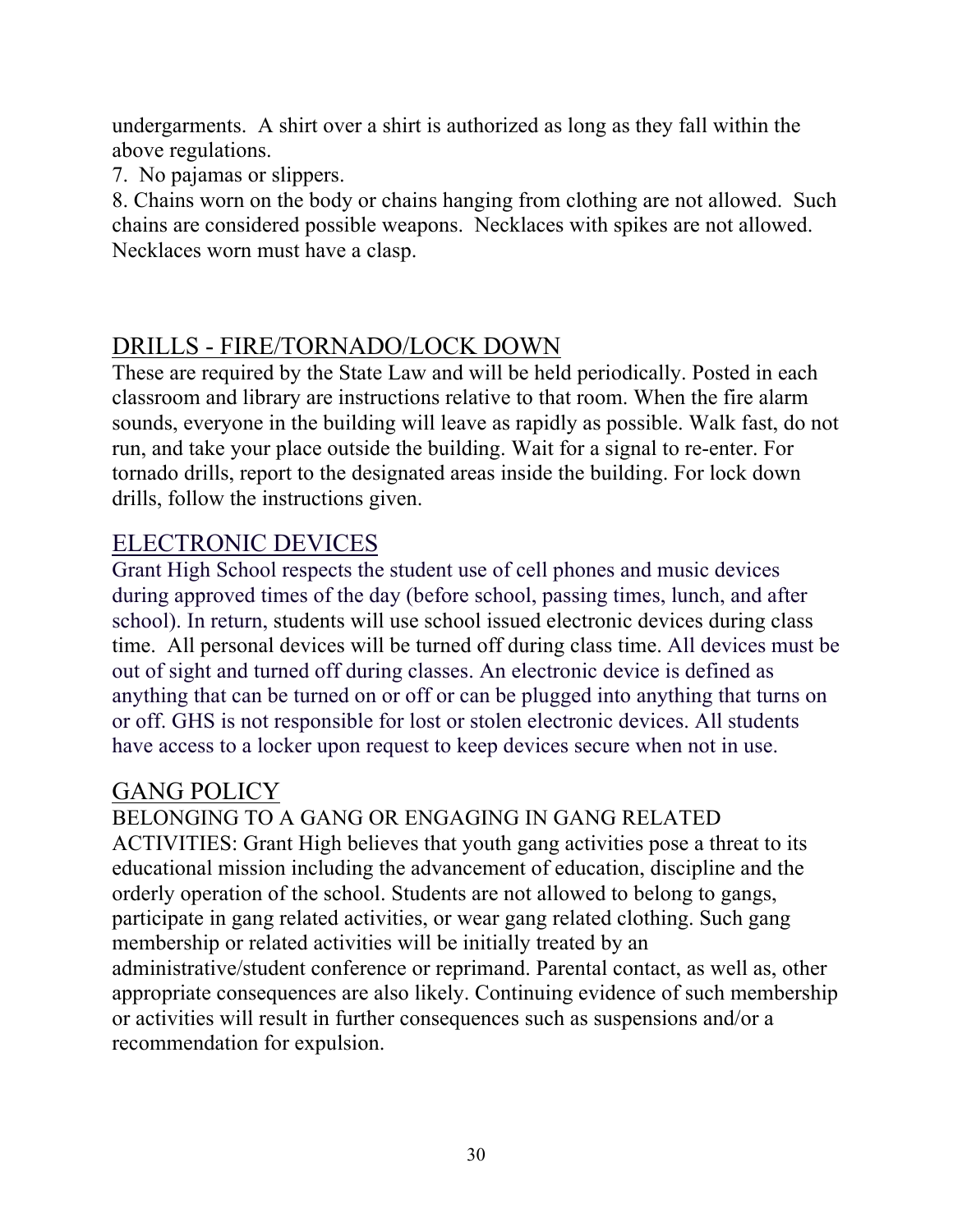# GROSS MISCONDUCT

The policy encompasses such actions as false fire alarms, bomb threats, intentional calls to falsely report a dangerous condition, or other misconduct detrimental to the operation of the school. Violations will result in a suspension from school and may result in expulsion. Parents will be called and the local law enforcement agency will be contacted.

# LOCKERS

Upon request, each student is provided with a locker without charge. Due to the COVID-19, students are encouraged to use backpacks. Those lockers are to be kept clean and orderly at all times. If the lockers are physically damaged, the student will be assessed a repair fee. The lockers are the property of the school district and its contents are subject to occasional inspection by the school authorities. Offensive language (beer or liquor advertising, drug advertising) will not be tolerated. Obscene pictures will also not be allowed in lockers.

# LUNCH PERIOD

Hot lunch is available in the cafeteria. Students will be expected to eat their lunch in the designated areas. Students on lunch break may not leave school property. Students will not be permitted in the hallways during lunch except for school business in the office or library unless principal or designee approve.

# MEDIA CENTER

The Media Center will be open from 7:45 a.m. to 3:15 p.m. daily. Check out books at the front desk. EXTENDED HOURS WILL BE POSTED. All materials being checked out from the Media Center must be done so with the Media Center Aide.

- 1. Anyone willfully destroying books or magazines will be charged for replacing them.
- 2. If a student loses a book, he/she is expected to pay for it.
- 3. Anyone misusing the library privileges will be asked to stay out of the library.

# PERSISTENT DISOBEDIENCE

Persistent disobedience is defined as the act of disregarding the expectations of the Student Handbook multiple times during the course of the school year, based on analysis of the offenses. Any student guilty of persistent disobedience may be suspended by the administrator up to 10 days and may be recommended for a longterm suspension and/or expulsion.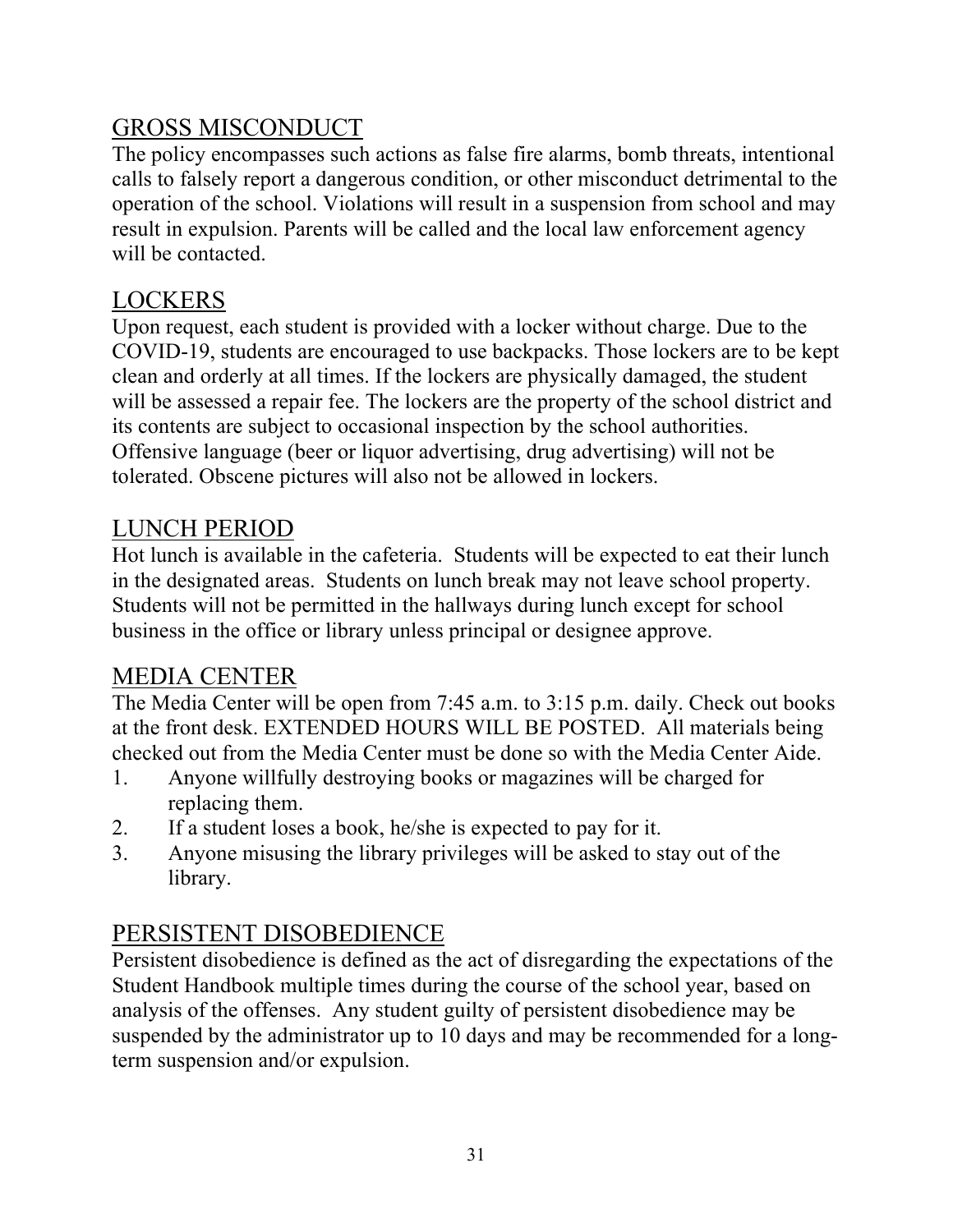# PUBLIC DISPLAY OF AFFECTION

No physical contact beyond holding hands will be allowed. Students in violation will be warned the first time only. Further problems may result in a conference with the parents and students, with suspension from school as a result of nonconformance to these standards.

#### ANTI-HARASSMENT/BULLYING

It is against school policy 5517 and 5517.01, which can be found on our website www.grantps.net under the Administration tab, to engage in Harassing or Bullying behaviors. Please review in its entirety before filing a report. If a student is a victim of any harassing or bullying behaviors, the student should report such behavior to the principal. All reports shall be kept confidential and shall be investigated as soon as possible.

- 1. Verbal: Written or oral innuendo's, suggestive comments, jokes of a sexual nature, sexual propositions, or threats concerning gender, national origin, religion, etc.
- 2. Nonverbal: Placing sexual suggestive objects, pictures, or graphic commentaries in the school environment or making suggestive, insulting or threatening gestures, sounds, leering whistling, and the like.
- 3. Physical Contact: Threatened, attempted, or actual unwanted bodily contact, including patting, pinching, pushing the boy/girl or coerced sexual intercourse. Any other intimidating or disparaging action such as hitting or spitting on a person.
- 4. If the alleged harasser is the student's principal, the affected student should, as soon as possible after the incident, contact the school counselor or the superintendent. The student may submit report in writing, by telephone, or in person. The reporting student should provide the name of the person(s) whom he/she believes to be responsible for the harassment and the nature of the harassing incidents(s).

The report shall be investigated in a timely and confidential manner. Harassment or Bullying could result in suspension or expulsion from school.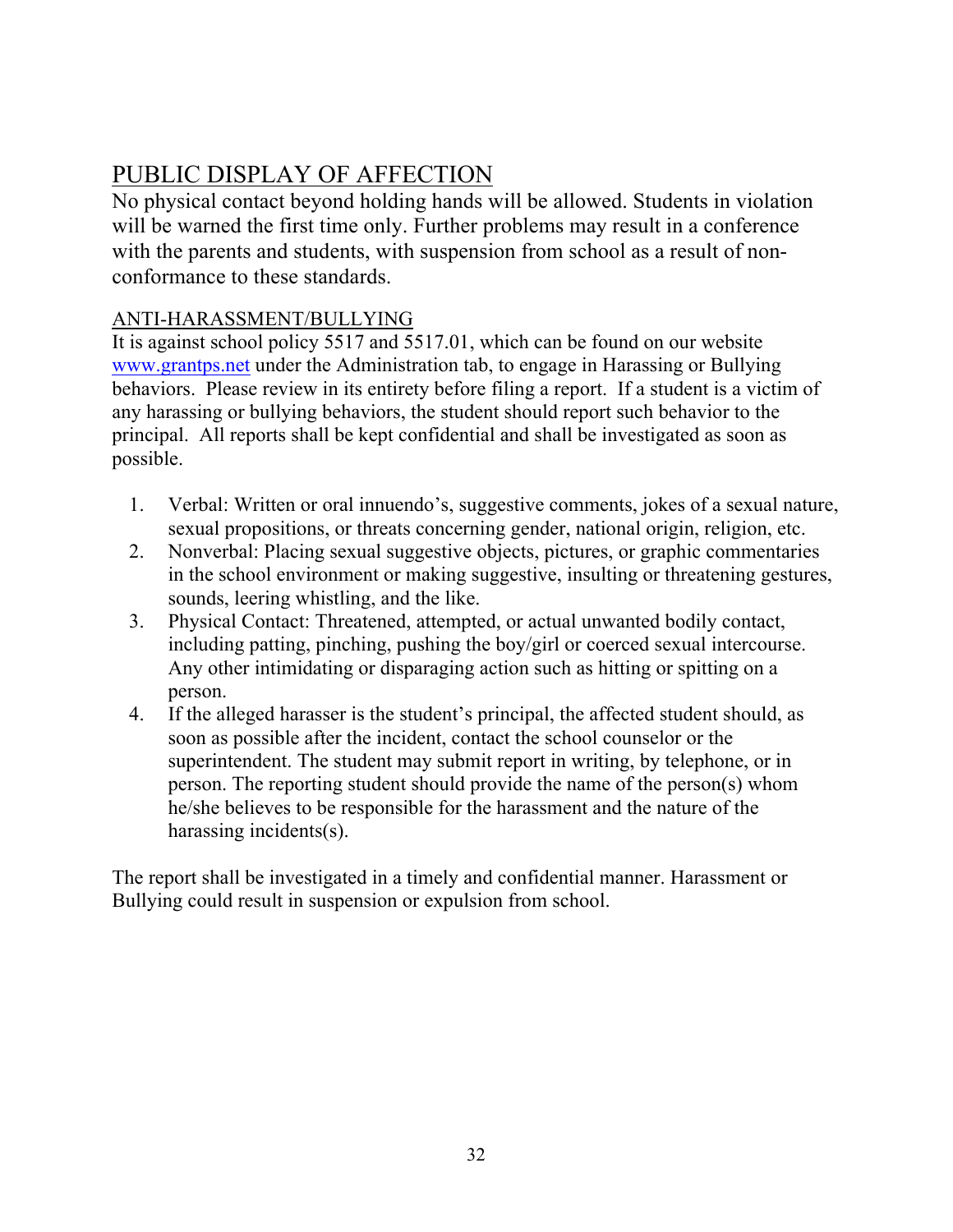# SEARCH

Students need to be aware that lockers, desks, backpacks, automobiles, etc. are subject to searches if there is reason to believe that a school rule, policy or law has been broken. The District reserves the right, at its discretion, to randomly conduct canine and other searches of automobiles on District property or at school sponsored activities. The District also reserves the right to randomly conduct canine sniff searches of student desks, lockers and other student personal possessions such as backpacks or purses, with or without notice. Students need to be aware that surveillance cameras are used on school property.

# STUDENTS LEAVING BUILDING – CLOSED CAMPUS

Students who need to leave the school building must sign out in the attendance office. Failure to do so will be considered skipping. Reasons for signing out include illness, family emergency, or school business. Other reasons will be judged on merit by the administration. Any student leaving the building for any reason must have prior parent permission (note or phone call).

# SUSPENDED STUDENTS

Students who are suspended from school are not allowed to attend school functions, home or away. Violators will be assigned a consequence for skipping school.

### VANDALISM TO THE SCHOOL

Students involved in vandalism to school property may face suspension pending restitution of damages incurred by their act.

### VISITORS

Because of liability and responsibility reasons, we cannot allow student visitors to our school.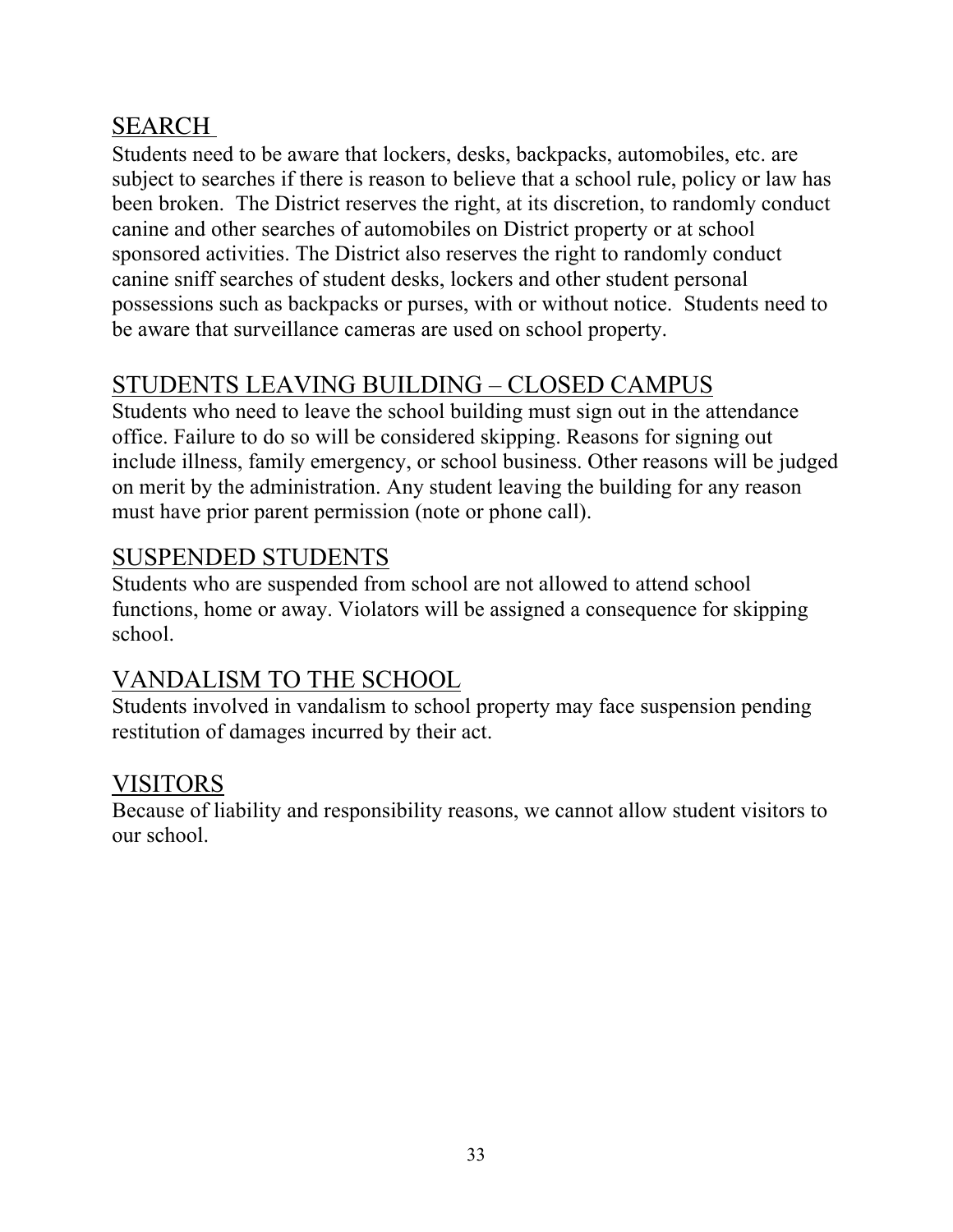# **STUDENT DRIVING**

The driving of motor vehicles by students to school is a privilege. Drivers must abide by all other vehicle rules and state laws. Students may not drive their vehicles at noon. We have a CLOSED CAMPUS and students may not leave the school grounds. Students may lose their driving privileges and may be suspended.

- 1. Students may drive to and from the Career-Tech with permission **ONLY**, provided the following are in place:
	- A. All students must abide by all vehicle rules already stated in the Handbook.
	- B. Students driving may not take riders.
	- C. Students may not ride with another student to the Career-Tech Center.
- 2. Students are not allowed to sit in or on the cars while in the school parking lot.
- 3. Because bus service is provided by the school system, anyone late resulting from student driving will either by tardy or absent.

### PARKING LOT

No student driving will be permitted anywhere on school property except to enter and exit the student parking lot. Students must operate their vehicle in accordance to the State Laws of Michigan. Any violations of these regulations will result in the loss of driving privileges to school. Violators will also be subject to other discipline or may be turned over to law enforcement officers. All students and parents driving to school and to school functions are reminded of the traffic at the high school. All vehicles are to enter in the driveway on the East Side of the high school. Vehicles to be parked should proceed to the authorized areas only (the lots in front of the school). Cars dropping students off or picking them up may proceed in front of the school, exercising caution for students and buses. All traffic is one way. The west lane is for traffic turning west (towards town) and the east lane is for eastbound traffic. Maximum speed on school property is ten (10) miles per hour. Students' use of a vehicle is based upon a consent by the owner or operator of the vehicle to inspection at reasonable times and places on the part of the school official. Grant Public Schools assumes no responsibility for damage or vandalism to cars driving or parked on school property. Those failing to follow the above expectation may lose driving privileges up to the remainder of the school year.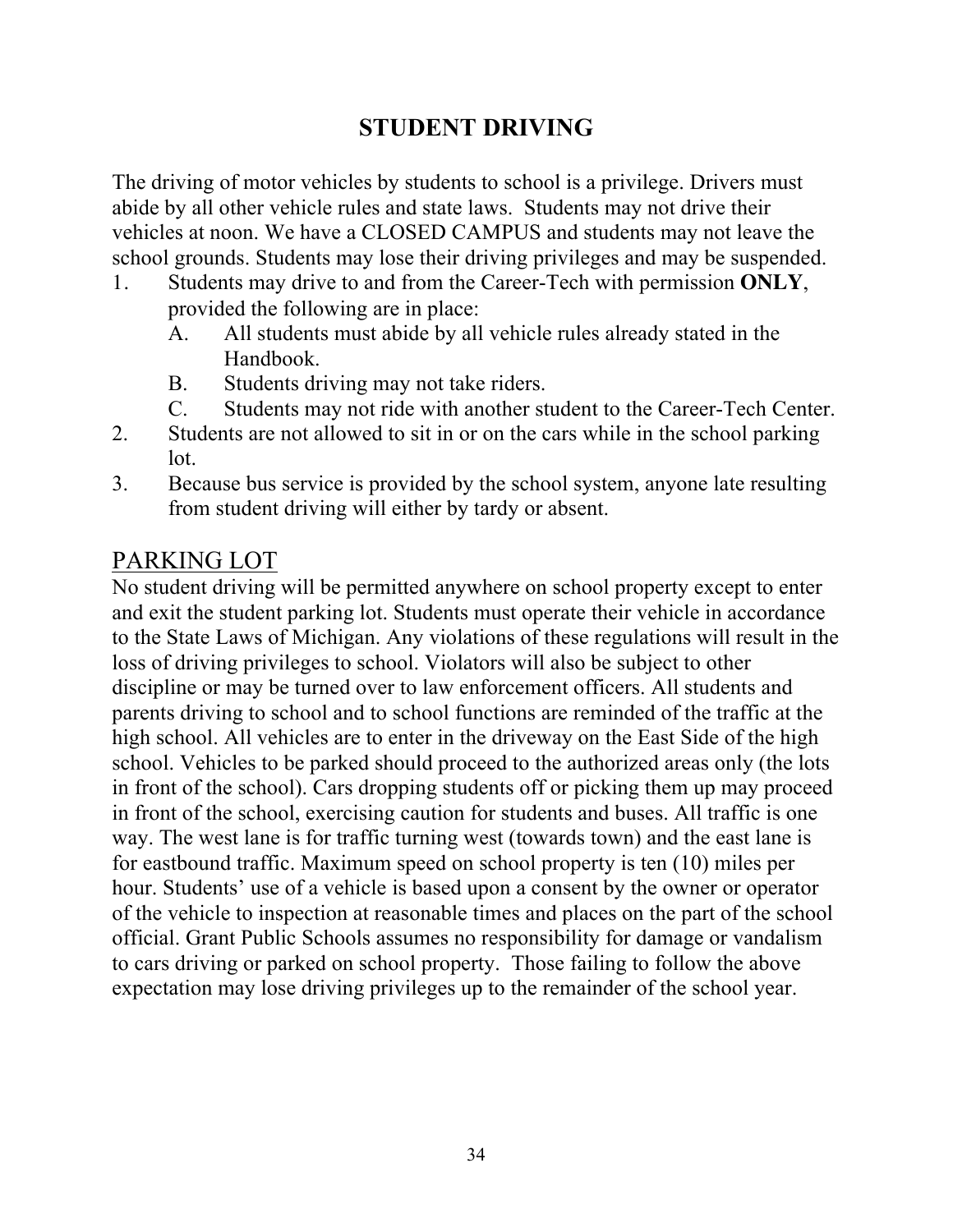# **TRANSPORTATION DISCIPLINARY PLAN**

### PURPOSE:

Our goal is to provide students a safe ride to school. Sometimes disciplinary steps are needed to ensure that a safe ride occurs for all students.

# DISCIPLINARY STEPS

- $1<sup>st</sup> STEP$ : The bus driver will talk to the student; contact parent by phone; log the call and file paper work with bus garage supervisor.
- $2<sup>nd</sup> STEP$ : The driver will provide a written bus discipline notice to the bus garage supervisor. The bus garage supervisor will contact parent; administer discipline; contact the building administrator if needed; logs discipline in student's file.
- 3<sup>rd</sup> STEP: The driver will provide a written bus discipline notice to the bus garage supervisor. The bus garage supervisor will contact parent; administer a minimum 3-day bus suspension; the student is suspended from the bus until parent contact is made.
- $4<sup>th</sup>$  STEP: The driver will provide a written bus discipline notice to the bus garage supervisor. The bus garage supervisor will suspend the student from bus indefinitely; the bus garage supervisor will contact the parent for conference.

A violation of individual driver rules such as no eating, no radios, etc. is a minor infraction. Sometimes drivers may use incentives for students. Violations that occur in the last few days of school may be brought forward to the following school year. All school rules apply both on bus and in school. These bus rules will be included in the student handbooks.

The bus driver at all times is in charge of the bus and its occupants. This includes students being transported to and from school, sports events, field trips, etc. Being transported in school vehicles is a privilege, not a right.

Students need to be aware that backpacks, carry on articles, coats, etc. are subject to searches if there is reason to believe that a school rule, policy or law has been broken.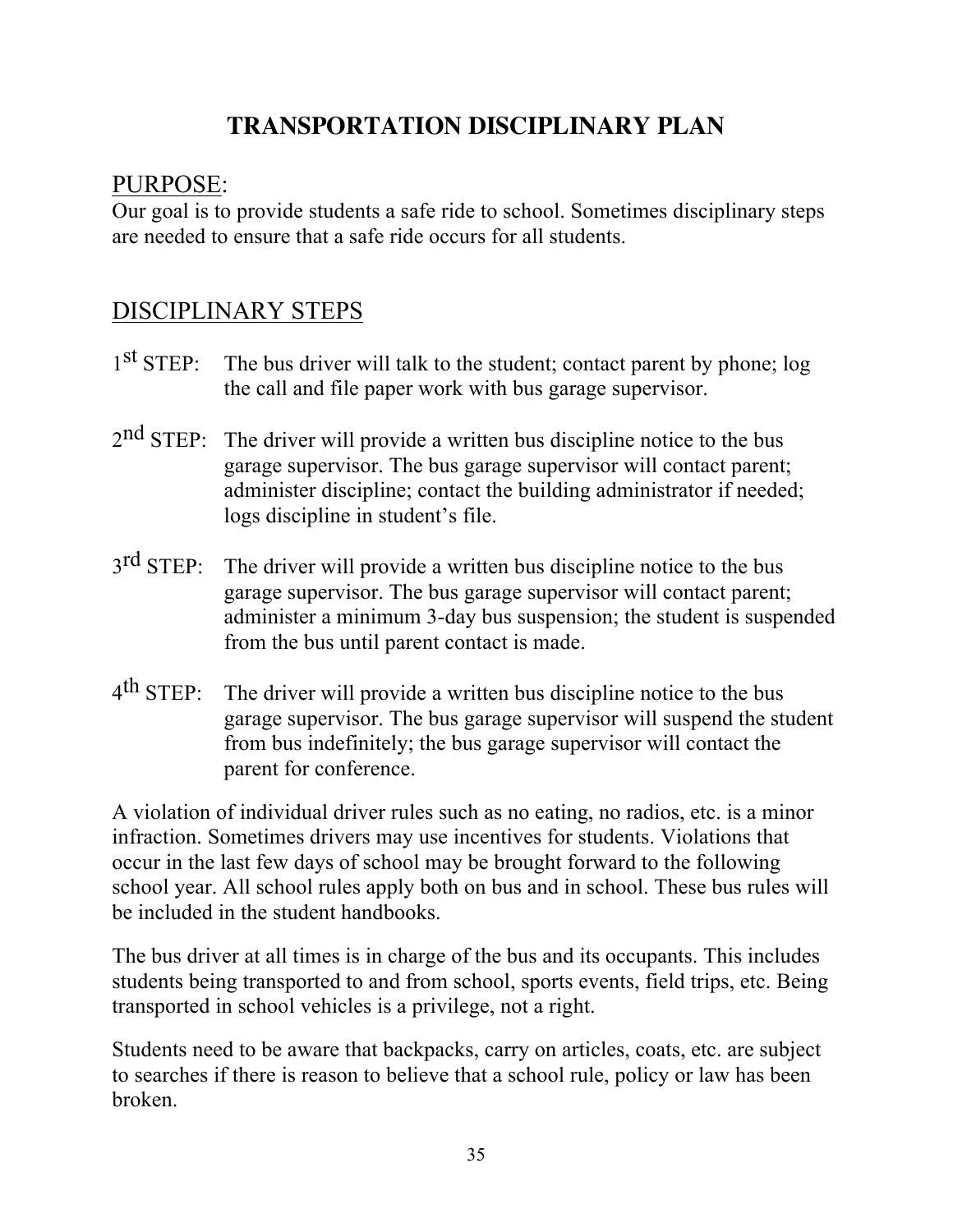# APPENDIX

#### **Acceptable iPad Use Agreement: High School**

#### **Care And Maintenance of the iPad**

- 1. Do not attempt to gain access to the internal electronics or repair your iPad. Report any problems to the media center or complete a work order.
- 2. Never leave an iPad unattended.
- 3. Never expose an iPad to long term extremes in temperature or direct sunlight.
- 4. Avoid applying liquids to the iPad. The iPad can be cleaned with a soft, dry, lintfree cloth.
- 5. Avoid placing weight on the iPad.
- 6. Never throw or slide an iPad.
- 7. Your iPad comes with ports for charging and other accessories. Care must be exercised when plugging and unplugging accessories. Student issued iPad accessories are the responsibility of the student.
- 8. Each iPad has the ability to be remotely located. Modifying, disabling, or attempting to disable the locator is a violation of the use agreement and grounds for disciplinary action.
- 9. Each iPad has a unique identification number. **At no time should the numbers or labels be modified or removed.**
- 10.**Do not lend your iPad to another person.** Responsibility rests solely with the individual the iPad is assigned to.
- 11.The iPad is an electronic device and care must be exercised when handling the iPad. Never throw a book bag that contains an iPad. Never place an iPad in a book bag that contains food, liquids, heavy, or sharp objects.
- 12.The iPad is designed for daily use; **therefore, each iPad must be charged daily.**
- 13.**The iPad, case, and keyboard must remain free of writing, painting, or any other forms of adornment.**
- 14.The iPad issued case and keyboard **must** stay on the iPad at all times.

#### **Student Use of the iPad**

- 1. The iPad is the property of Grant Public Schools and may be reviewed at any time.
- 2. The iPad comes equipped with both a front and rear-facing camera and video capacities. It is expected that students will ask permission before recording an individual or group. Inappropriate or provocative images including but not limited to pornographic images, guns, weapons, inappropriate language, threatening language, drug, alcohol, or gang-related images are not permitted and such actions are subject to disciplinary action. Students must obtain school permission to publish media of any school related activity.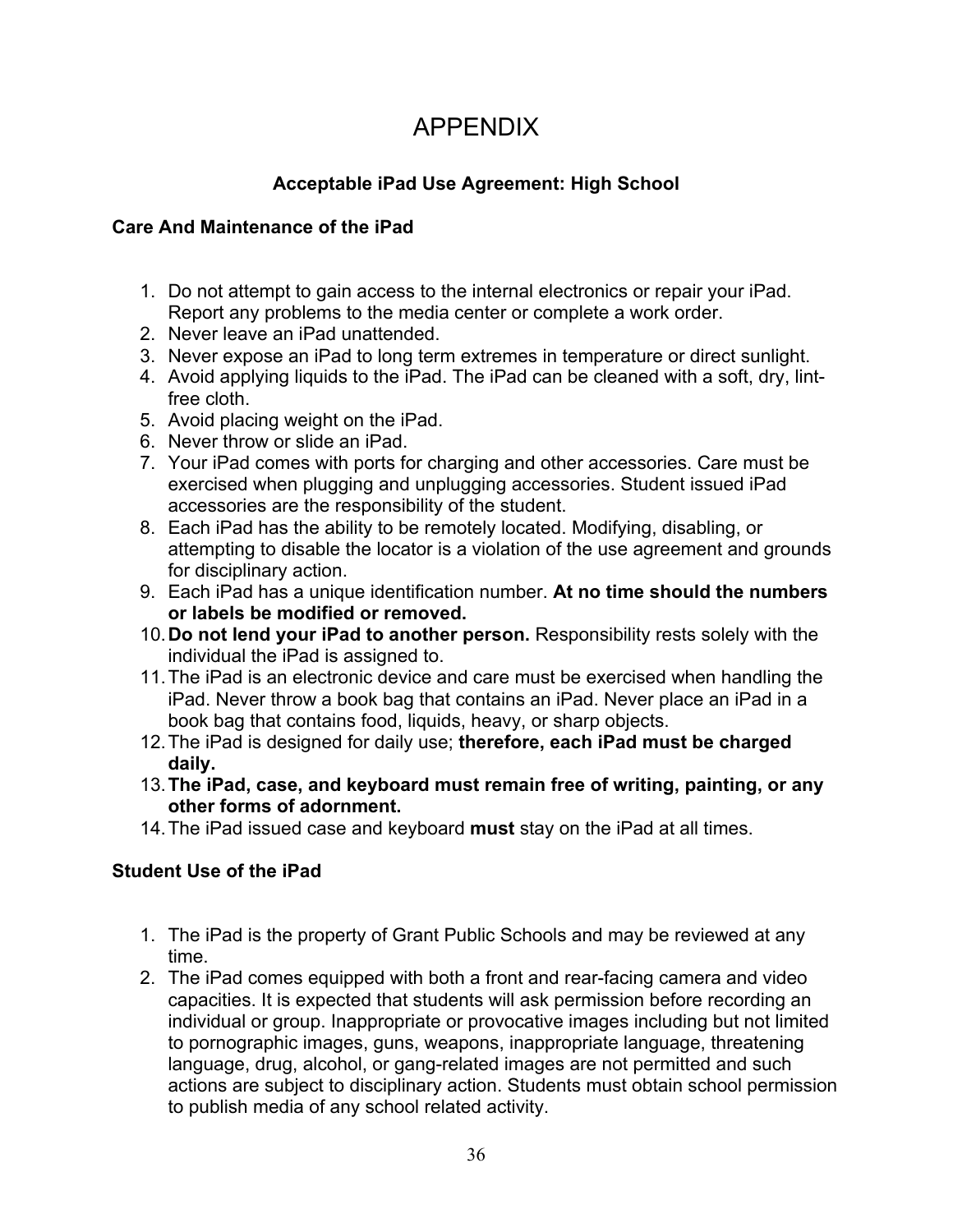- 3. Students are responsible for bringing their iPads to school every day fully charged. Failure to bring an iPad or any other class material(s) does not release the student from their responsibility for class work.
- 4. The iPad affords limited electronic storage space. It is good practice to back up, duplicate, or archive files to an independent storage space.
- 5. The district issued iPad is designed as a tool for learning; misuse of the iPad may result in disciplinary action.
- 6. All students should recognize and guard their personal and private information. Students shall not reveal personal information/personal security codes to anyone. Responsibility for the contents/actions of the iPad rests solely with that individual.
- 7. The iPad, case, block (12 watt) and cord **must** be returned at the end of the school year. Students/guardians will be charged for any missing items. Please see replacement costs below.

#### **Responsibility & Repair**

- 1. The replacement cost of the iPad is approximately \$400 and includes: the iPad, iPad case, iPad charger, and applications that have been purchased and loaded onto the iPad by GPS.
- 2. For the 2021-2022 school year and because of Covid, GPS will cover the cost of the first repair. Any repairs after the first incident will be based on the damage and will be charged to the assigned user and/or guardian. Repair costs can vary from \$25.00 to \$100.00. In the event that an iPad is lost, stolen, intentionally damaged, or damaged while not in the case provided by Grant Public Schools, the parent/student will be assessed a fee to cover the repair or replacement of the iPad.
- 3. Repairs must take place through Grant Public Schools as each iPad is the property of the district.
- 4. Lost/damaged power adapters (12 watt blocks) are **not** covered under the "first repair" policy and cost \$10.00.
- 5. Lost/damaged charging cords are **not** covered under the "first repair" policy and cost \$8.00.
- 6. Lost/damaged cases/keyboards are **not** covered under the "first repair" policy and cost \$99.00.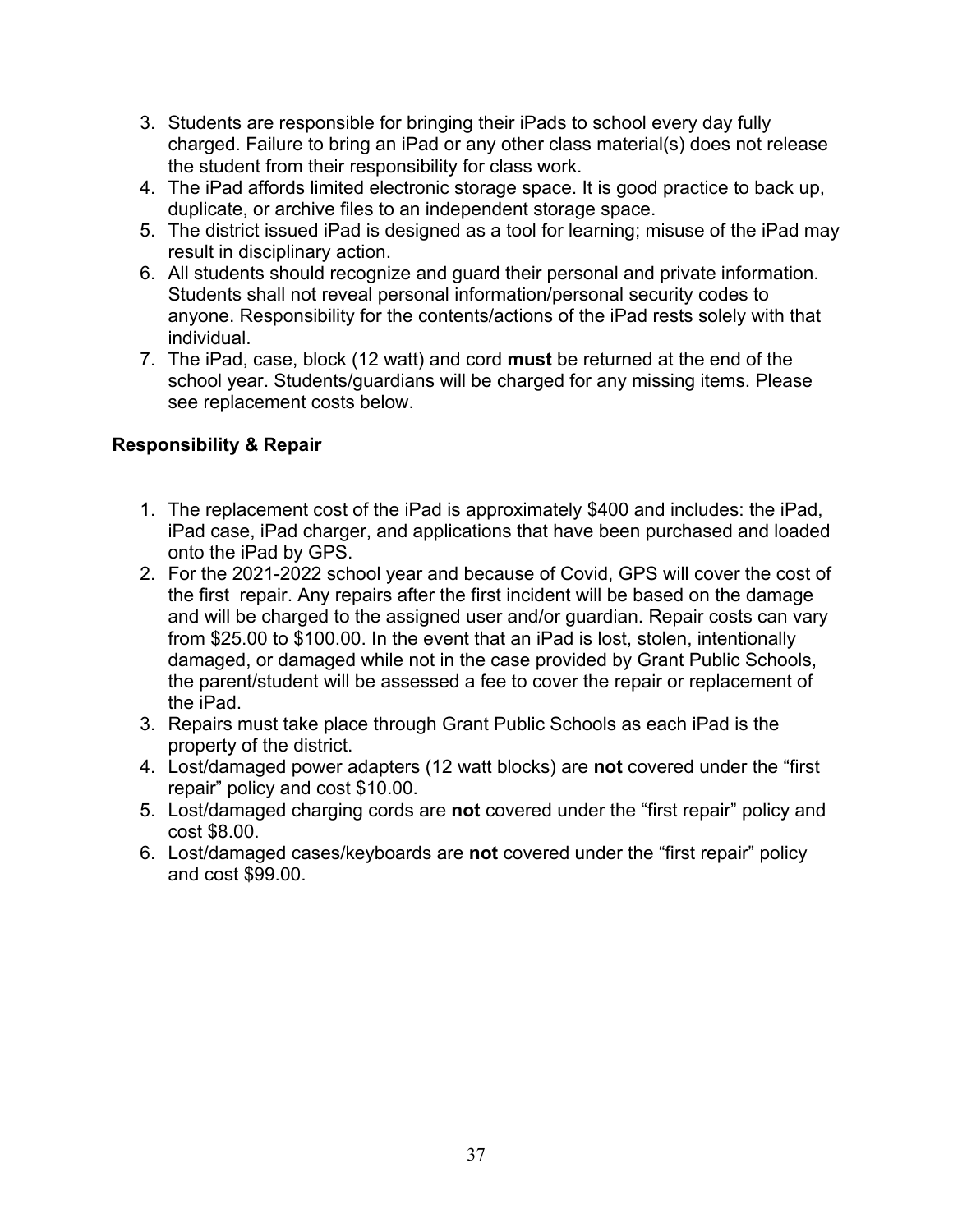#### **iPAD AGREEMENT**

I have received, reviewed, and agree to the Grant Public Schools Acceptable iPad Use Agreement.

| <b>Printed Student Name:</b> | <b>Current Grade:</b> |
|------------------------------|-----------------------|
| <b>Student Signature:</b>    | Date:                 |
| Parent Signature:            | Date:                 |